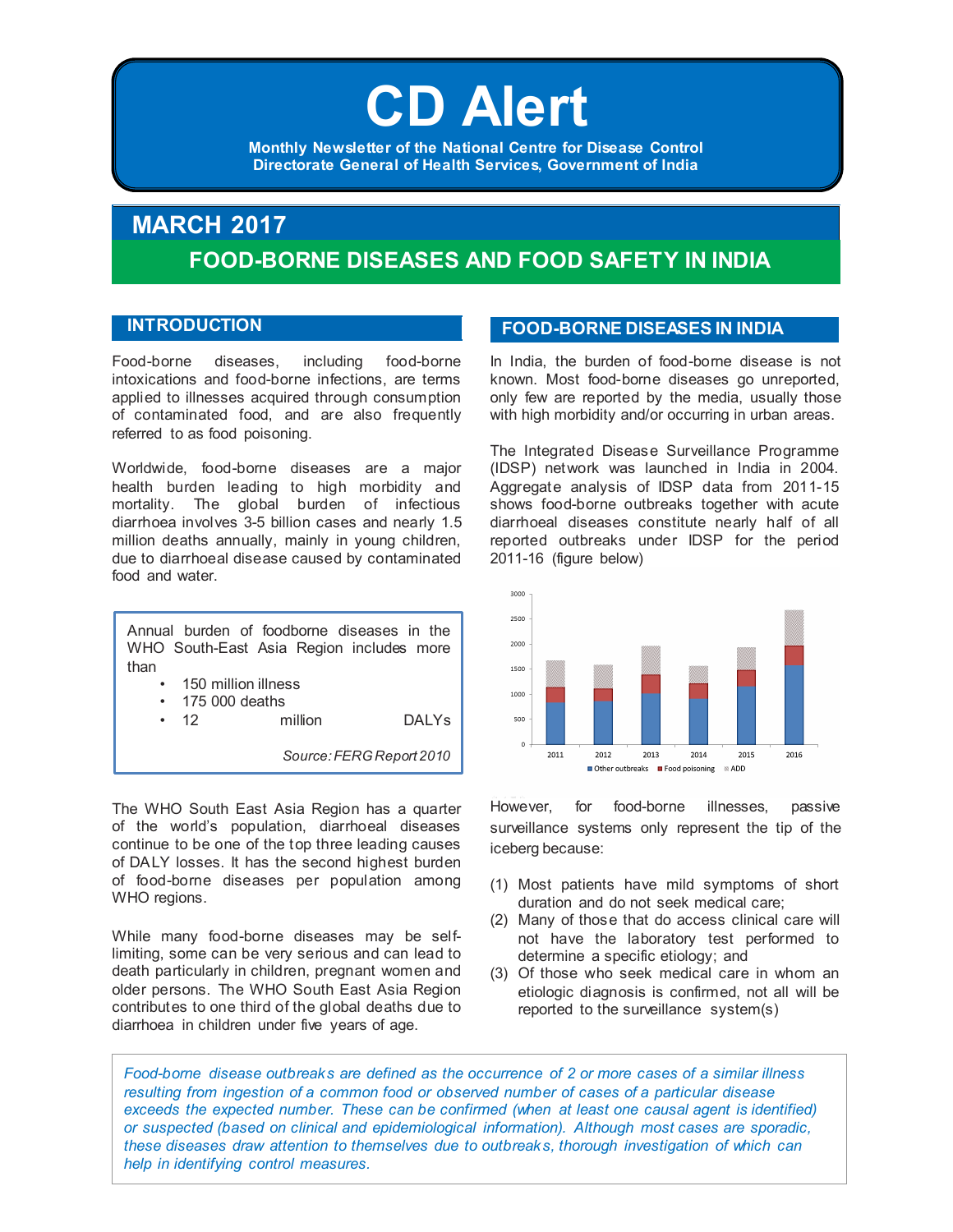It is estimated by the WHO that food-borne diseases are notified in only 10% of cases in developed countries and 1% in developing countries.<sup>1</sup>

#### **Food borne illness of infectious origin**

The pathogenic organisms transmitted through contaminated foods are bacteria, viruses, protozoa and helminths. Foods that are contaminated may not look, taste or smell any different from foods that are safe to eat. A review of recorded foodborne disease outbreaks in India from 1980 to 2016 shows *Staphylococcus aureus, Vibrio sp, Salmonella sp, E. coli, Yersinia enteroclitica* and Norwalk-like virus are some important microbial pathogens responsible for foodborne illnesses. *Salmonella* is the most common cause of foodborne illnesses. *Listeria monocytogenes* can even grow inside the refrigerator in ready-to-eat food. *Staphylococcus aureus* bacteria grow in food and produce toxins that cause staphylococcal food<br>poisoning. Cholera, although primarily a poisoning. Cholera, although primarily a waterborne disease, may have a food source if contaminated water is used.

Different foods implicated in foodborne outbreaks in India are milk and milk products such as dahi, khoa, butter milk, sweets, kheer; meat, poultry, fish, fowl, sea food such as prawns; cooked and uncooked rice; samosa, batatawada, tamarind, and cooked as well as uncooked vegetables. A survey of eggshells, egg trays and egg contents in Coimbatore showed, 7.7% eggs and 7.5% egg trays were contaminated with *Salmonella*. The most common serotype was *Salmonella enteritidis.*

The total count of bacteria per gram of food is an indicator of hygiene and temperature abuse in the preparation of food. The microbial population of different Indian foods varies from  $0-400X10^6$ organisms/ gm.<sup>17</sup> The percentage of contamination of different foodborne pathogens in Indian foods varies from 1-75% <sup>17</sup>

Worldwide, foodborne illness figure prominently among emerging and re- emerging diseases discovered in the last few decades. They include *campylobacteriosis, Cyclosporidium, Cryptosporidiosis, enterohaemorrhagic E. coli infections, listeriosis and yersiniosis* 22-24. These microbes have animal reservoirs and are associated with consumption of foods of animal origin, contact with contaminated soil and infected animals. In addition, there are new strains of *Vibrio cholerae* and drug resistant strains of enteric pathogens such as *Salmonella* and possibly *Helicobacter pylori*. Viral agents being host specific, their transmission to humans through food of animal origin is rare. Cases of Nipah virus infection have been hypothesized due to consumption of date palm juice contaminated with virus from infected bats in Bangladesh 25.

Review of literature shows some of the emerging pathogens such as *Listeria monocytogenes, Yersinia enterocolitica, Campylobacter jejuni, E.coli (STEC) 0157:H7* and *S sonnei* have been isolated from humans, animals and food in India. 23,26,27,28,29,30,31,32

Some of these organisms have developed high level of drug resistance. One hundred and sixty six *Campylobacter jejuni* strains isolated from paediatric diarrhoea cases (children < 5 years) at a Children's hospital in Kolkata, India from 2010- 2012 were tested for macrolide resistance. About 4% of the isolates were macrolide resistant by disc diffusion.<sup>33</sup> *S. dysenteriae* and S. flexneri have been predominant *Shigella* sp in India responsible for causing foodborne illness. During 2002-2003, *S. dysenteriae* type 1 with an altered antimicrobial resistence pattern (100% fluoroquinolone resistant) was reported to have caused severe dysentery outbreaks in West Bengal.<sup>34</sup> The severity of symptoms associated with *S. dysenteriae* type 1 is thought to be related to production of Shiga toxin type 1. *S. sonnei* is most common in industrialized countries and the disease is less severe, although it is less common in India. However, two foodborne outbreaks of *S. sonnei* have been reported in India in 2009-2010 from Kerala and Maharashtra.<sup>35</sup>

#### **Food borne outbreak due to chemical contamination**

Chemical contamination of food may result from various sources. Industrial or agricultural practices such as use of pesticides, fertilizers lead to entry of heavy metals such as cadmium, lead and mercury into the food chain. India's production of pesticides was 85,000 metric tonnes in 2004, and rampant use of these chemicals has led to several shortterm and long-term effects. Many marine toxins produced by dinoflagellates occurring secondarily in molluscs and mussels can lead to food poisoning in humans. They accumulate in fish when they feed on the algae or other fish that have fed on the algae. IDSP reported two cases of shellfish poisoning in 2015 from coastal parts of India.

Mycotoxins are a group of naturally occurring chemicals produced by certain moulds and fungi. They can grow on a variety of different crops and foodstuffs including cereals, nuts, spices and dried fruits. Mycotoxins are produced by several fungi in foodstuffs and these feed during production, storage and transportation, often under warm and humid conditions. Mycotoxins such as aflatoxins, ochratoxin A, fumonisins, trichothecenes, ergot alkaloids and zeralenone are of public health importance. In India, mouldy maize, sorghum and wheat flour are associated with outbreaks of mycotoxicosis.

Food poisoning from consumption of poisonous wild mushrooms has been reported frequently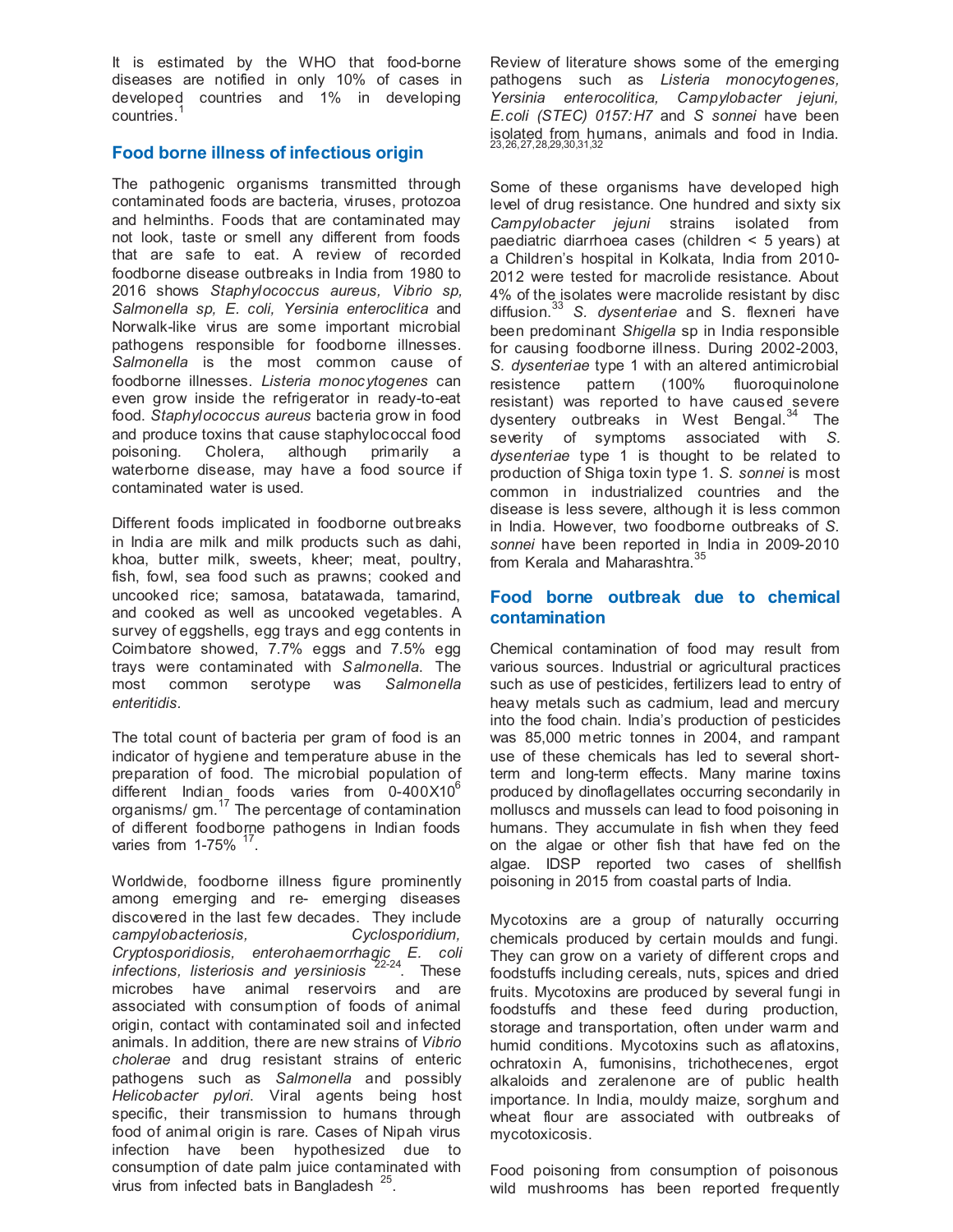particularly in the monsoon season. The majority of fatal mushroom poisoning occurs due to ingestion of Amanita phalloides - the death cap due to its high content of Amatoxin, a potent cytotoxin.<sup>36,37</sup> In India, atropine food poisoning from accidental consumption of Atropa acuminata plant leaf has also been reported from a military garrison.<sup>38</sup>

#### **Classification of food-borne illnesses**

- **Food-borne infections** caused by consuming foods or liquids contaminated with bacteria, viruses, or parasites. These pathogens cause infection by:
	- Invading and multiplying in the lining of the intestines and/or other tissues
	- Invading and multiplying in the intestinal tract and releasing a toxin (bacteria only)
- **Food-borne intoxications** caused by consuming foods or beverages already contaminated with a toxin. Sources of toxins are as follows:
	- Certain bacteria (pre-formed toxins)
	- Poisonous chemicals
	- Natural toxins found in animals, plants, and fungi

Chemical food poisoning can also occur through adulteration of food by adding prohibited substances to partly or wholly substitute healthy ingredients or to artificially create the impression of freshness in stale food. Adulterants may be in solid form, chemicals or liquids and made up of colouring substances.

Poisonous colouring agents such as metanil yellow, ponceau 4R, auromine, rhodomine b, malachite green and sudan red are applied on food items for colouring, brightness and freshness. These can lead to tissue hypoxia, functional anaemia, kidney and liver damage. A large informal food production and distribution system makes regulation of this sector difficult and open to widespread exploitation. According to the FSSAI Act in India, any cooked food item cannot be prepared using a colouring agent. Only items such as cakes, ice-creams and sweets can be prepared using colouring, that too within permissible limits. Food colours that are permissible for use in India is covered under the category 'Colouring Matter' in the Food Safety and Standards (Food Products Standards and Food Additives) Regulations, 2011.

Inorganic forms of arsenic predominate in rice and spices, and are a real threat to human health. Adulteration of edible oil with *Argemone mexicana* (Mexican poppy) oil is a common practice to increase the profit margins. Many outbreaks of dropsy have been from India since 1877, when the first case was reported besides occasional sporadic cases. Noticeably a large outbreak of food poisoning due to epidemic dropsy occurred in Delhi in 1998 in which 60 persons lost their lives and more than 3000 victims were hospitalized.<sup>3</sup>

| Infections versus Intoxications*          |                                                                                         |                                                                                                                                     |  |  |  |
|-------------------------------------------|-----------------------------------------------------------------------------------------|-------------------------------------------------------------------------------------------------------------------------------------|--|--|--|
| <b>INTOXICATIONS</b><br><b>INFECTIONS</b> |                                                                                         |                                                                                                                                     |  |  |  |
| Cause                                     | Bacteria / Viruses / Parasites                                                          | Toxin                                                                                                                               |  |  |  |
| Mechanism                                 | Invade and / or multiply within the lining<br>of the intestines                         | No invasion or multiplication                                                                                                       |  |  |  |
| Incubation period                         | Hours to days                                                                           | Minutes to hours                                                                                                                    |  |  |  |
| Symptoms                                  | Diarrhoea<br>Nausea / Vomiting<br>Abdominal cramps<br>+ Fever                           | Vomiting, Nausea, Diarrhoea<br>Double vision<br>Weakness<br>Respiratory failure<br><b>Numbness</b><br>Sensory and motor dysfunction |  |  |  |
| Transmission                              | Can be spread from person-to-person<br>via the faeco-oral route                         | Not communicable                                                                                                                    |  |  |  |
| Factors related to<br>food contamination  | Inadequate cooking<br>Cross-contamination<br>Poor personal hygiene<br>Bare hand contact | Inadequate cooking<br>Improper holding temperatures                                                                                 |  |  |  |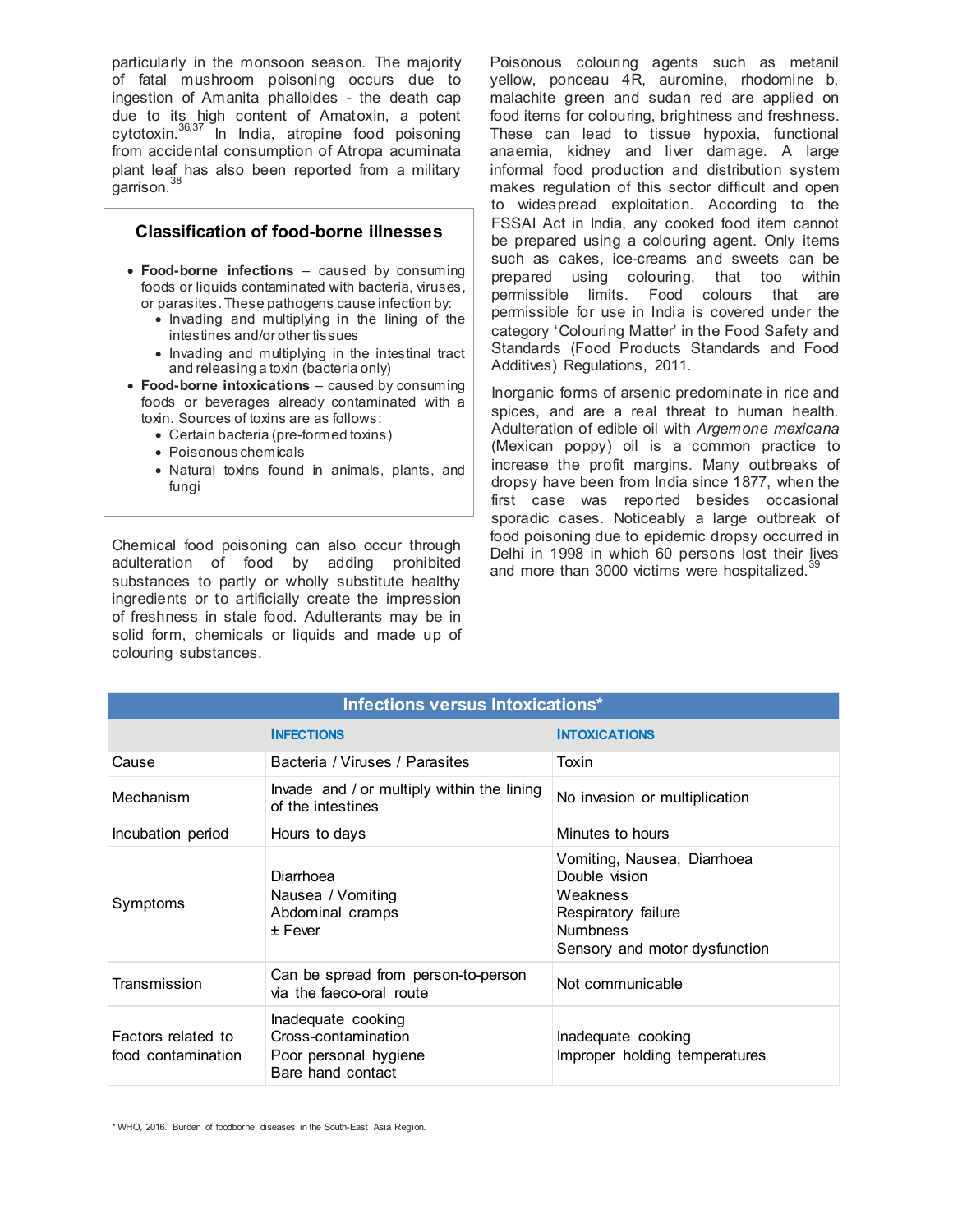*Reported food-borne outbreaks due to bacteria in India during 1980-2016 2-21*

| Place                      | <b>Incidences</b> | <b>Number</b><br><b>of</b><br>affected<br>persons | Microorganism                                                                       | Food item identified                                                          |
|----------------------------|-------------------|---------------------------------------------------|-------------------------------------------------------------------------------------|-------------------------------------------------------------------------------|
| Party                      | 3                 | 98                                                | Salmonella Paratyphi A Var Durazoo;<br>S.aureus;<br>V. parahaemolyticus             | Veg food<br>Coconut balls<br>Fish and meat<br>sandwiches                      |
| Mess                       | 1                 | 76                                                | E. coli serotype 020                                                                | Dinner                                                                        |
| Home                       | $\overline{2}$    | 5                                                 | Salmonella enterica serovar<br>Weltevreden<br>(S. Weltevreden)<br>Salmonella bornum | Stale rice<br>Chicken                                                         |
| Feast                      | $\overline{2}$    | 303                                               | Yersinia enterocolitica<br>Salmonella weltevreden and Vibrio<br>fluvialis           | <b>Butter milk</b><br>Mutton- ghogni                                          |
| Religious<br>ceremony      | $\overline{2}$    | 164                                               | Vibrio fluviatilis<br>Shigella sonnei                                               | Bread and vegetable<br>curry<br>Food item not<br>identified                   |
| Military<br>establishment  | $\overline{2}$    | $78 + 43$                                         | Salmonella enteritidis<br>Non typhoidal Salmonella sp                               | Frozen food<br>Potato bitter gourd<br>vegetable<br>contaminated by<br>rodents |
| Marriage party             | $\overline{2}$    | 800                                               | Vibrio vulnificus<br>Shigella sonnei                                                | Fish<br>Food item not<br>identified                                           |
| School                     | $\overline{2}$    | 135                                               | E coli<br>Staph aureus                                                              | Soyabean milk<br><b>Bhalla</b>                                                |
| Hostel                     | 2                 | 184                                               | Salmonella weltevreden<br>Salmonella weltevreden                                    | Fish<br>Not identified                                                        |
| Educational<br>institution | 1                 | 150                                               | Salmonella enteritidis                                                              | Kheer                                                                         |
| Hospital                   | 10                | 10                                                | Salmonella wein                                                                     | Poultry products                                                              |
| Slum area                  | 1                 | 103                                               | Salmonella typhi                                                                    | Yogurt and sweets                                                             |
| Tea Garden                 | 1                 | 72                                                | Salmonella weltevreden                                                              | Contaminated<br>drinking water                                                |
| Funeral<br>reception       | 1                 | 44                                                | Vibrio parahaemolyticus                                                             | Not identified                                                                |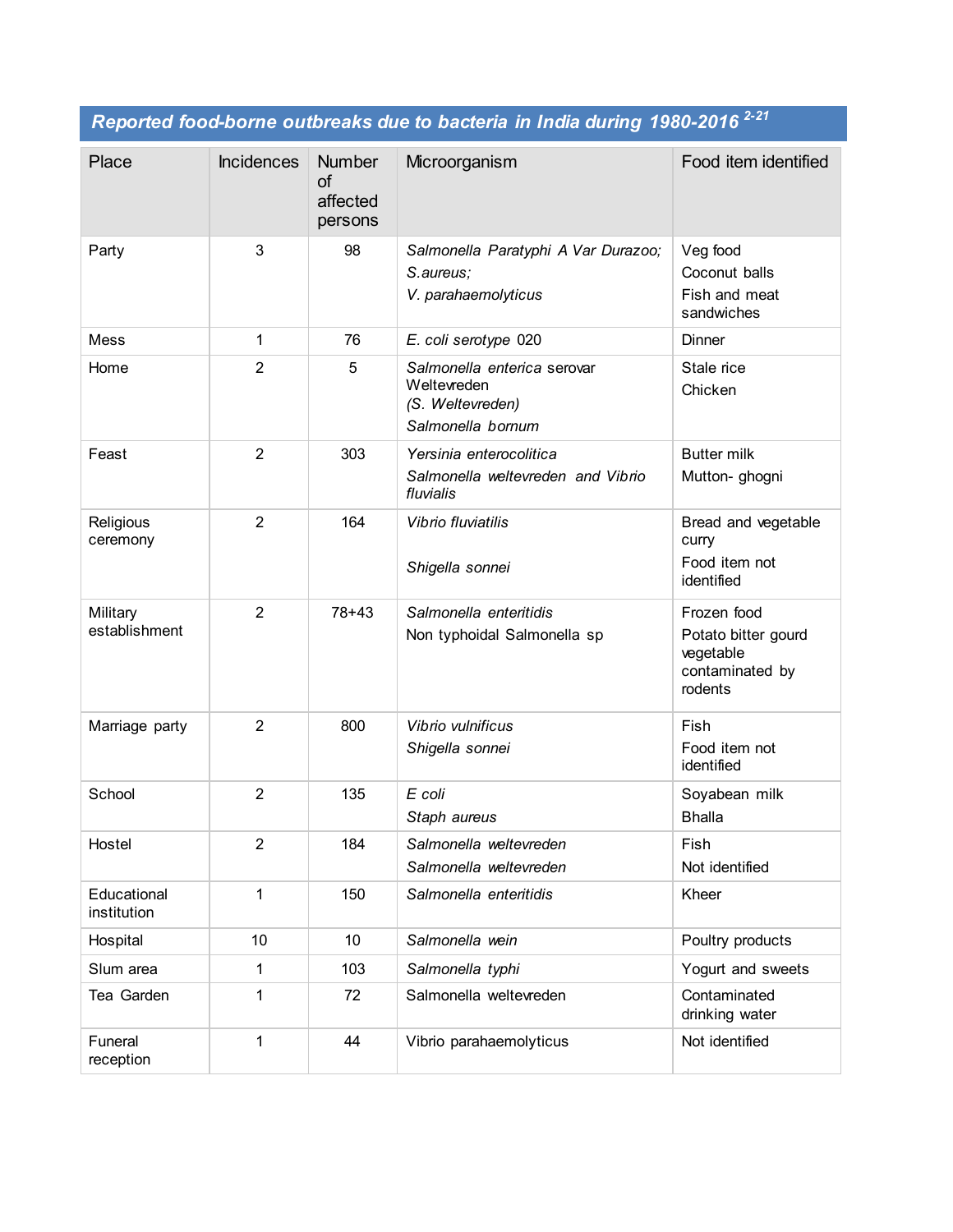#### **Link between food and noncommunicable diseases**

Food systems including cultivation and processing have undergone dramatic changes in past decades. This has influenced the nutritional quality of foods that are available, affordable and acceptable to consumers. This nutritional transition is characterized by increase intake of processed food with calories obtained from meat, sugars and oils and fat and decline in intake of fibre-rich foods such as whole grains, pulses and roots. Populations around the world are increasingly exposed to foods and diets that influence the risk of developing noncommunicable diseases. India is in the midst of an epidemiological transition. While communicable diseases continue to pose a sizeable challenge in India, non-communicable diseases are estimated to account for 60% of total deaths in India in 2014. The NFHS 4 shows that the prevalence of obesity is on the rise. According to the survey, 20% males and 18% females are obese in India. The food safety and standards authority of India has taken several steps to contain the rise of noncommunicable diseases including suitable labelling of food items for class title, saturated fats, trans fats; downward revision of trans fat level in partially hydrogenated vegetable oils (from 10% to 5%); prohibition of sale of junk foods in school premises.

#### **PATHOGENESIS**

Food-borne illness is typically caused by microorganisms or their toxins, and most often manifests with gastro-intestinal symptoms, which can vary in severity and duration. In addition to food-borne pathogens (bacteria, viruses and parasites), food-borne disease may also be caused by contaminants like heavy metals, chemicals, pesticides and toxic substances present naturally in food like toxic mushrooms, plants, fish or shellfish.

The food-borne diseases due to infectious causes form the majority of cases, and are largely dependent on the inoculum size or the infective dose of the pathogen. This may be as small as 10 to 100 bacteria or cysts for *Shigella, Entero-Haemorrhagic E. coli (EHEC), Giardia lamblia and Entamoeba histolytica*, requiring minor lapses in hygiene for the faeco-oral transmission. The infective dose for *Vibrio cholerae* on the other hand is usually  $10^5 - 10^8$ , and may be variable for *Salmonella species*.

#### **Food-borne transmission of pathogens and toxins**

Food may become contaminated during food production and processing or during food preparation and handling, or during storage.

#### *Food production and processing*

Foods, such as fruits and vegetables, may be contaminated if washed or irrigated with water that is contaminated with pathogens from animal or human faeces. Animals naturally harbour many food-borne bacteria in their intestines that can cause illness in humans, but often do not cause illness in the animals. During slaughter, meat and poultry carcasses can become contaminated if they are exposed to small amounts of intestinal contents.

#### *Food preparation and handling*

- *Infected individuals* **–** most food-borne pathogens are shed in the faeces of infected persons and these pathogens may be transferred to others through food via the faecal-oral route. Bacteria present in infected lesions and normal nasal flora may also be transmitted from an infected food-handler to ready-to-eat foods.
- *Cross-contamination* pathogens naturally present in one food may be transferred to other foods during food preparation if same cooking equipment and utensils are used without washing and disinfecting in between, especially in case of ready-to-eat foods.
- *Inadequate cooking temperature* with insufficient cooking bacteria can multiply and produce toxins within the food. Many bacterial toxins are heat stable and may not be destroyed by cooking.

#### *Improper storage*

Food being held or stored at warm (10-50ºC) temperature allows multiplication of pathogens and is an important cause of food-borne outbreaks.

It is essential to have a high index of suspicion for food-borne illnesses for better evaluation and management of these cases. During the initial assessment of patients with suspected food-borne illness, the clinical history is very important. The time of onset (incubation period), duration of illness, clinical symptoms, history of recent travel, or antibiotic use, as well as presence of blood or mucus in the stool, recent meals (including type of food, especially raw or uncooked food, unpasteurised milk or food products), cooking and refrigeration as well as details of others affected by similar symptoms can provide valuable clues to the aetiology.

During the clinical examination, special attention should be focussed on vital signs, degree of dehydration and abdominal examination. In an Indian study of diarrhoeal deaths in children, patients with moderate or severe dehydration or Shigellosis had a significantly higher chance of having a fatal outcome. Presence of fever, systemic symptoms, and bloody diarrhoea suggests invasive diarrhoeal illness.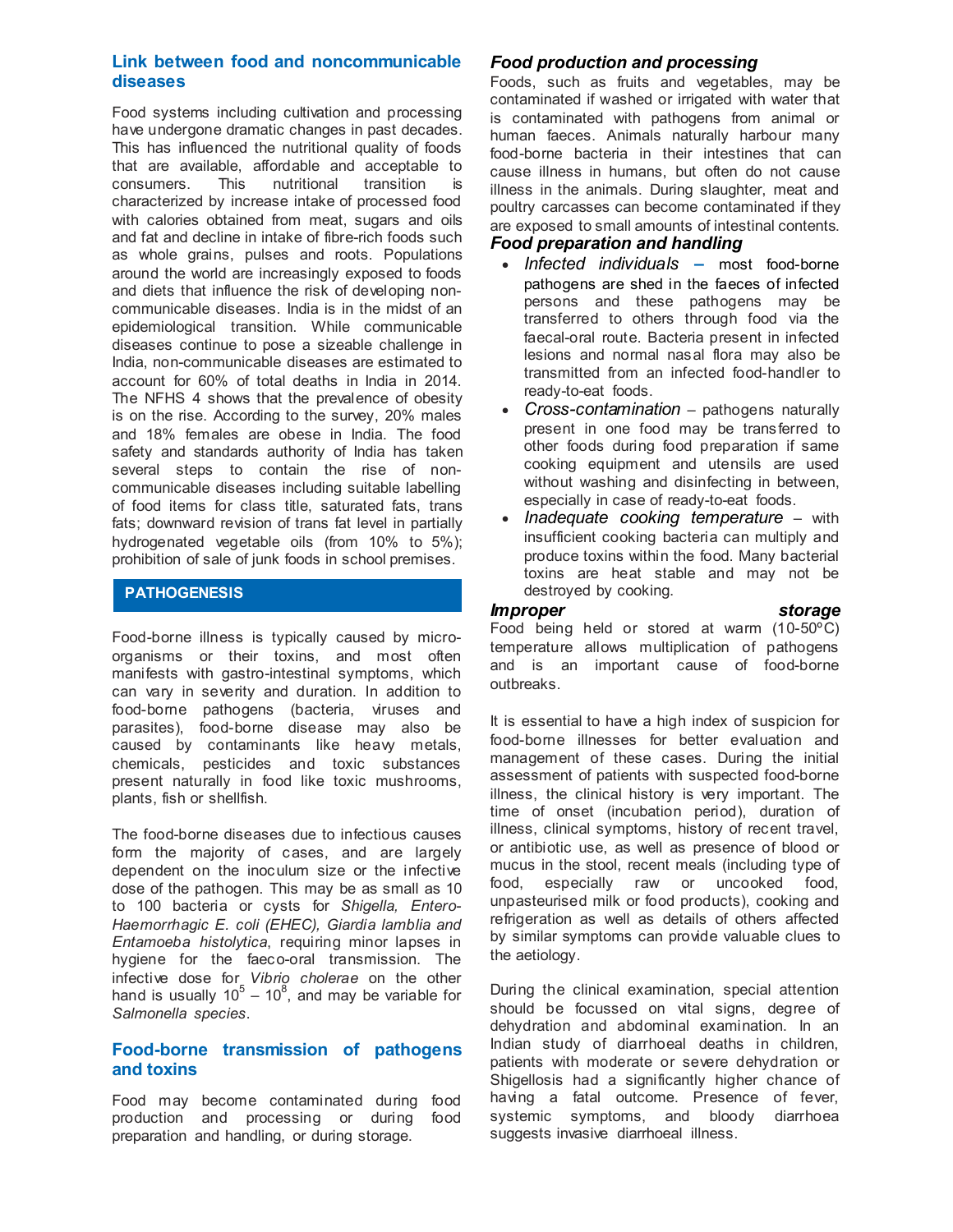| Types of bacterial food poisoning*                                             |                                     |                                                       |                                      |                                                                                                                                                                                              |  |  |
|--------------------------------------------------------------------------------|-------------------------------------|-------------------------------------------------------|--------------------------------------|----------------------------------------------------------------------------------------------------------------------------------------------------------------------------------------------|--|--|
| <b>Mechanism</b><br>Location<br>Stool M/E<br><b>Illness</b><br><b>Examples</b> |                                     |                                                       |                                      |                                                                                                                                                                                              |  |  |
| Non-<br>inflammatory<br>(enterotoxin)                                          | Proximal<br>small<br>intestine      | Watery<br>diarrhoea                                   | No faecal<br>leukocytes              | Vibrio cholerae, ETEC, EAggEC, Cl. perfringens, Bacillus cereus, Staph<br>aureus, rotavirus, norovirus, enteric adenoviruses, Giardia lamblia,<br>Cryptosporidium, Cyclospora, Microsporidia |  |  |
| Inflammatory<br>(invasion /<br>cytotoxin)                                      | Colon /<br>intestine                | Dysentery /<br>distal small inflammatory<br>diarrhoea | PMN faecal<br>leukocytes             | Shigella, Salmonella, C. jejuni, EHEC, EIEC, Y. enterocolitica, Vibrio<br>parahaemolyticus, Cl. difficile, E. histolytica                                                                    |  |  |
| Penetrating                                                                    | <b>Distal</b><br>small<br>intestine | Enteric fever                                         | Mono-nuclear<br>faecal<br>leukocytes | Salmonella typhi, Y. enterocolitica, Campylobacter fetus                                                                                                                                     |  |  |

| <b>Bacterial food poisoning*</b> |                      |                             |                                                                 |  |  |
|----------------------------------|----------------------|-----------------------------|-----------------------------------------------------------------|--|--|
| <b>Incubation</b><br>Period      | Cause                | <b>Symptoms</b>             | <b>Common foods</b>                                             |  |  |
| 1-6 hours                        | Staph aureus         | Nausea, Vomiting, Diarrhoea | Ham, poultry, potato / egg salad, mayonnaise, cream<br>pastries |  |  |
|                                  | Bacillus cereus      | Nausea, Vomiting, Diarrhoea | Fried rice                                                      |  |  |
| 8-16 hours                       | Cl. perfringens      | Abdominal cramps, diarrhoea | Beef, poultry, legumes, gravies                                 |  |  |
|                                  | B. cereus            | (vomiting rare)             | Meats, vegetables, dried beans, cereals                         |  |  |
|                                  | Vibrio cholerae      | Watery diarrhoea            | Shell-fish                                                      |  |  |
|                                  | <b>ETEC</b>          | Watery diarrhoea            | Salad, cheese, meats, water                                     |  |  |
|                                  | <b>EHEC</b>          | Bloody diarrhoea            | Beef, salami, raw milk / vegetables, apple juice                |  |  |
| >16 hours                        | Salmonella sp        | Inflammatory diarrhoea      | Beef, poultry, eggs, diary products                             |  |  |
|                                  | Campylobacter jejuni | Inflammatory diarrhoea      | Poultry, raw milk                                               |  |  |
|                                  | Shigella sp          | Dysentery                   | Potato / egg salad, lettuce, raw eggs                           |  |  |
|                                  | V. parahaemolyticus  | Dysentery                   | Sea food - Molluscs, crustaceans                                |  |  |

| Some important food-borne pathogens*                                                                    |                                    |                             |                          |  |  |  |
|---------------------------------------------------------------------------------------------------------|------------------------------------|-----------------------------|--------------------------|--|--|--|
|                                                                                                         | <b>Bacteria</b>                    |                             |                          |  |  |  |
| Aeromonas hydrophila<br>Enterotoxigenic E. coli (ETEC)<br>Salmonella (non Typhi) sps<br>Bacillus cereus |                                    |                             |                          |  |  |  |
| Brucella spp                                                                                            | Staphylococcus aureus              |                             |                          |  |  |  |
| Campy lobacter spp                                                                                      | Clostridium botulinum              |                             |                          |  |  |  |
| Salmonella typhi                                                                                        | Entero-Haemorrhagic E. coli (EHEC) | Vibrio cholerae O1 and O139 | S. paratyphi             |  |  |  |
| Clostridium perfringens                                                                                 | Entero-Invasive E. coli (EIEC)     | Vibrio parahaemolyticus     | Yersinia enterocolitica  |  |  |  |
| Escherichia coli spp                                                                                    | Listeria monocytogenes             | Vibrio vulnificus           |                          |  |  |  |
|                                                                                                         |                                    | <b>Viruses</b>              |                          |  |  |  |
| Hepatitis A virus<br>N orov irus<br><b>Rotavirus</b>                                                    |                                    |                             | Hepatitis E virus        |  |  |  |
| <b>Poliovirus</b>                                                                                       |                                    |                             |                          |  |  |  |
|                                                                                                         |                                    | Protozoa                    |                          |  |  |  |
| Cryptosporidium spp                                                                                     | Entamoeba histolytica              | Toxoplasma gondii           | Cyclospora cayetanensis  |  |  |  |
| Giardia lamblia                                                                                         |                                    |                             |                          |  |  |  |
|                                                                                                         |                                    | <b>Trematodes</b>           |                          |  |  |  |
| Clonorchis sinensis                                                                                     | Fasciolopsis buski                 | Opisthorchis viverrin       | Fasciola hepatica        |  |  |  |
| Opisthorchis felineus                                                                                   | Paragonimus westermani             |                             |                          |  |  |  |
| <b>Cestodes</b>                                                                                         |                                    |                             |                          |  |  |  |
| Diphyllobothrium spp                                                                                    | Echinococcus spp                   | Hymenolepis nana            | Taenia solium / saginata |  |  |  |
| <b>Nematodes</b>                                                                                        |                                    |                             |                          |  |  |  |
| Anisakis spp                                                                                            | Ascaris lumbricoides               | Trichinella spiralis        | Trichuris trichiura      |  |  |  |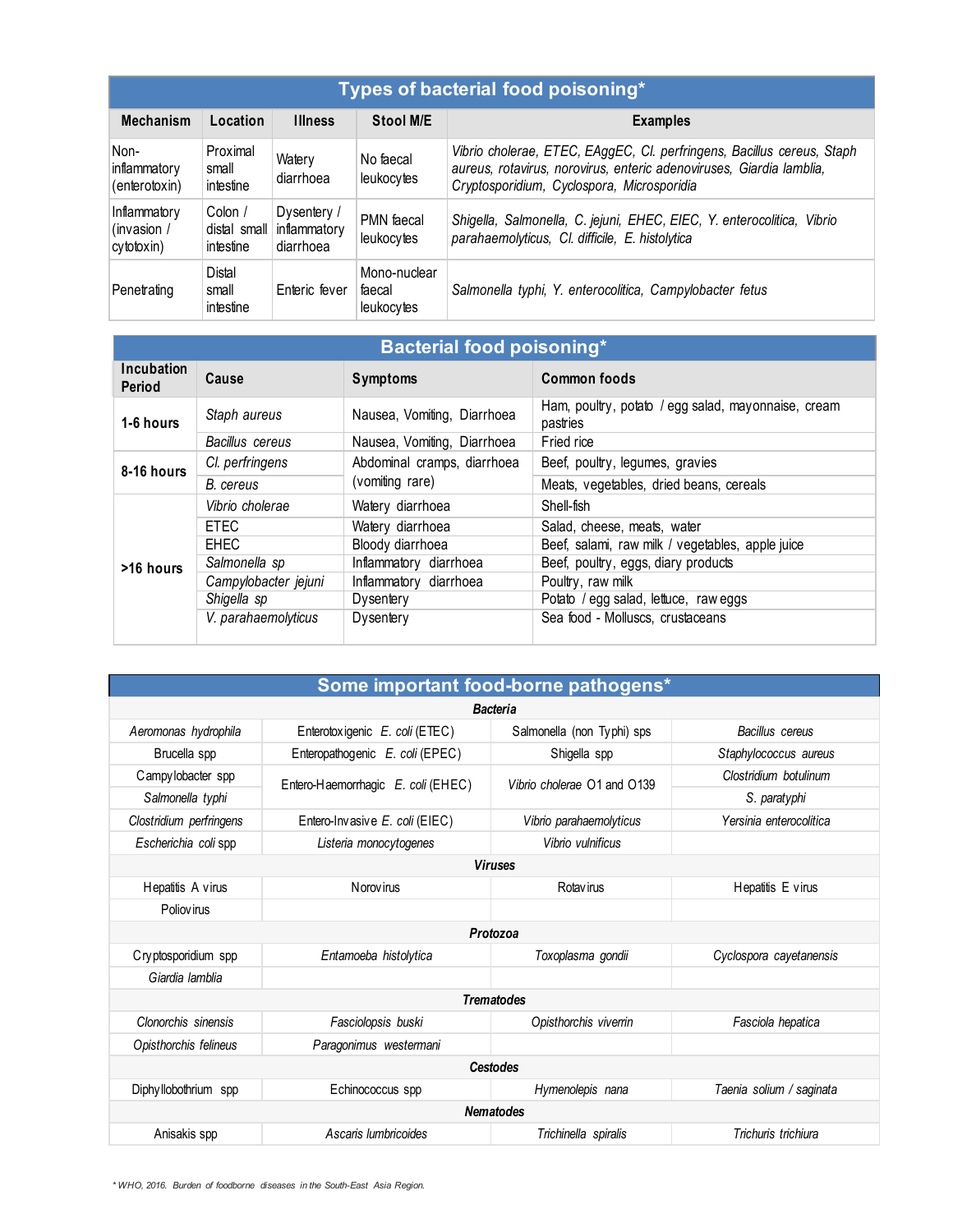| Some important food-borne toxins and chemicals*                                              |                                                    |                                                         |                               |  |
|----------------------------------------------------------------------------------------------|----------------------------------------------------|---------------------------------------------------------|-------------------------------|--|
|                                                                                              |                                                    | <b>Toxins</b>                                           |                               |  |
| Marine biotox ins<br>Tetrodotox in (pufferfish)<br>Pyrrolizidine alka<br>Ciguatera poisoning |                                                    |                                                         |                               |  |
| Mushroom toxins                                                                              | Phytohaemagglutinin (red kidney<br>bean poisoning) | Shellfish toxins (paralytic,<br>neurotoxic, diarrhoeal, | My cotoxins (e.g. aflatoxins) |  |
| Gray anotox in (honey                                                                        | Scombroid poisoning/histamine                      | amnesic)                                                | Plant toxicants               |  |
|                                                                                              |                                                    | <b>Chemicals</b>                                        |                               |  |
| Tox ic metals<br>(cadmium, copper,<br>lead, mercury, tin)                                    | Pesticides (organophosphates,                      | Nitrites (food preservatives)                           | Poly chlorinated bipheny Is   |  |
|                                                                                              | Radionuclides                                      |                                                         | Monosodium glutamate          |  |
|                                                                                              | Fluoride                                           | Sodium hydroxide                                        | Zinc                          |  |

| Major Food-borne Hazards: Clinical Features & Samples*                                     |                                                                                                                                                                                           |                                                                                          |                                                     |  |  |  |  |  |
|--------------------------------------------------------------------------------------------|-------------------------------------------------------------------------------------------------------------------------------------------------------------------------------------------|------------------------------------------------------------------------------------------|-----------------------------------------------------|--|--|--|--|--|
| (WHO. Foodborne disease outbreaks: guidelines for investigation and control. Geneva; 2008) |                                                                                                                                                                                           |                                                                                          |                                                     |  |  |  |  |  |
| Time to onset of<br>symptoms                                                               | <b>Predominant symptoms</b>                                                                                                                                                               | Associated organism or toxin                                                             | <b>Samples from cases</b><br>(and food-handlers)    |  |  |  |  |  |
| Upper gastrointestinal tract symptoms (nausea, vomiting) occur first or predominate        |                                                                                                                                                                                           |                                                                                          |                                                     |  |  |  |  |  |
| <1 hour                                                                                    | Nausea, vomiting, unusual taste, burning of mouth.                                                                                                                                        | Metallic salts                                                                           | Vomit, urine, blood, stool                          |  |  |  |  |  |
| 1-2 hours                                                                                  | Nausea, vomiting, cyanosis, headache, dizziness,<br>dyspnoea, trembling, weakness, loss of consciousness                                                                                  | <b>N</b> itrites                                                                         | <b>Blood</b>                                        |  |  |  |  |  |
| 1–6 (mean $2-4$ )<br>hours                                                                 | Nausea, vomiting, retching, diarrhoea, abdominal pain,<br>prostration                                                                                                                     | Staphylococcus aureus and its<br>enterotoxins                                            | Stool, vomit, (swabs from<br>nostril, skin lesions) |  |  |  |  |  |
| 8-16 hours (2-4<br>hours if emesis<br>predominant)                                         | Vomiting, abdominal cramps, diarrhoea, nausea                                                                                                                                             | Bacillus cereus                                                                          | Rectal swab, stool                                  |  |  |  |  |  |
| 6-24 hours                                                                                 | Nausea, vomiting, diarrhoea, thirst, dilation of pupils,<br>collapse, coma                                                                                                                | Mycotoxins (Amanita sp. Fungi)                                                           | Urine, blood (SGOT, SGPT),<br>vomit                 |  |  |  |  |  |
| 12-48 (median<br>36 hours)                                                                 | Nausea, vomiting, watery non-bloody diarrhoea,<br>dehy dration                                                                                                                            | Norov irus                                                                               | Stool                                               |  |  |  |  |  |
|                                                                                            | Lower gastrointestinal tract symptoms (abdominal cramps, diarrhoea) occur first or predominate                                                                                            |                                                                                          |                                                     |  |  |  |  |  |
| 2-36 (mean 6-<br>12) hours                                                                 | Abdominal cramps, diarrhoea (putrefactive diarrhoea -<br>Clostridium perfringens), sometimes nausea and<br>vomiting                                                                       | Clostridium perfringens, Bacillus<br>cereus                                              | Rectal swabs, stool                                 |  |  |  |  |  |
| 6-96 hours<br>(usually 1-3<br>days)                                                        | Fever, abdominal cramps, diarrhoea, vomiting, headache                                                                                                                                    | Salmonella spp, Shigella,<br>Aeromonas, Entero-Pathogenic<br>E. coli                     | Rectal swabs, stool                                 |  |  |  |  |  |
| 6 hours to 5 days                                                                          | Abdominal cramps, diarrhoea, vomiting, fever, malaise,<br>nausea, headache, dehydration (sometimes bloody or<br>mucoid diarrhoea, cutaneous lesions associated with<br>Vibrio vulnificus) | Vibrio cholerae (O1 and non-<br>O1), V. vulnificus, V. fluvialis, V.<br>parahaemolyticus | Stool                                               |  |  |  |  |  |
| 1-10 (median 3-<br>4) days                                                                 | Diarrhoea (often bloody), abdominal pain, nausea,<br>vomiting, malaise, fever (uncommon with E. coli O157)                                                                                | Entero-Haemorrhagic E. coli<br>(including E. coli O157),<br>Campylobacter                | Stool, rectal swabs                                 |  |  |  |  |  |
| 3-5 days                                                                                   | Fever, vomiting, watery non-inflammatory diarrhoea                                                                                                                                        | Rotavirus, astrovirus, enteric<br>adenoviruses                                           | Stool, vomit                                        |  |  |  |  |  |
| 3-7 days                                                                                   | Fever, diarrhoea, abdominal pain (can mimic acute<br>appendicitis)                                                                                                                        | Yersinia enterocolitica                                                                  | Stool                                               |  |  |  |  |  |
| 1-6 weeks                                                                                  | Mucoid diarrhoea (fatty stools) abdominal pain,<br>flatulence, weight loss                                                                                                                | Giardia lamblia                                                                          | Stool                                               |  |  |  |  |  |
| 1 to several<br>weeks                                                                      | Abdominal pain, diarrhoea, constipation, headache,<br>drow siness, ulcers, variable - often asymptomatic                                                                                  | Entamoeba histolytica                                                                    | Stool                                               |  |  |  |  |  |
| 3-6 months                                                                                 | Nervousness, insomnia, hunger pains, anorexia, weight<br>loss, abdominal pain, sometimes gastroenteritis                                                                                  | Taenia saginata, T. solium                                                               | Stool, rectal swab                                  |  |  |  |  |  |

*\* WHO, 2016. Burden of foodborne diseases in the South-East Asia Region.*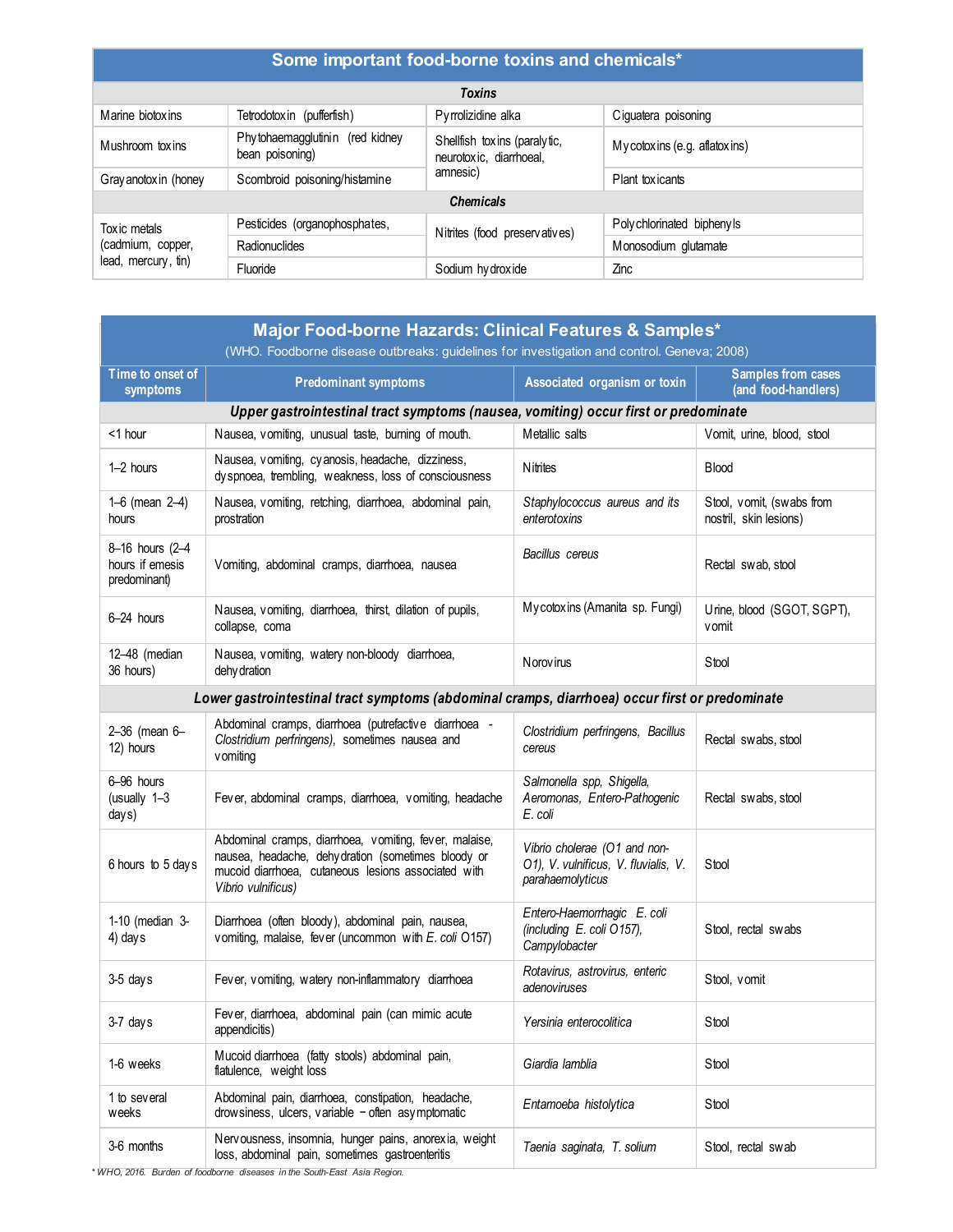| <b>Major Food-borne Hazards: Clinical Features &amp; Samples</b>                           |                                                                                                                                                                                                                                     |                                                                                                         |                                                  |  |  |  |
|--------------------------------------------------------------------------------------------|-------------------------------------------------------------------------------------------------------------------------------------------------------------------------------------------------------------------------------------|---------------------------------------------------------------------------------------------------------|--------------------------------------------------|--|--|--|
| (WHO. Foodborne disease outbreaks: guidelines for investigation and control. Geneva; 2008) |                                                                                                                                                                                                                                     |                                                                                                         |                                                  |  |  |  |
| <b>Time to onset</b><br>of symptoms                                                        | <b>Predominant symptoms</b>                                                                                                                                                                                                         | Associated organism or toxin                                                                            | <b>Samples from cases</b><br>(and food-handlers) |  |  |  |
|                                                                                            | Neurological symptoms (visual disturbances, vertigo, tingling, paralysis)                                                                                                                                                           |                                                                                                         |                                                  |  |  |  |
| Less than 1<br>hour                                                                        | Neurological and/or gastrointestinal symptoms                                                                                                                                                                                       | Shellfish toxin                                                                                         | Gastric washing                                  |  |  |  |
|                                                                                            | Gastroenteritis, nervousness, blurred vision, chest pain,<br>cy anosis, twitching, convulsions                                                                                                                                      | Organic phosphate                                                                                       | Blood, urine, fat biopsy                         |  |  |  |
|                                                                                            | Excessive salivation, perspiration, gastroenteritis,<br>irregular pulse, pupils constricted, asthmatic breathing                                                                                                                    | Muscaria-type mushrooms                                                                                 | Vomit                                            |  |  |  |
| 1-6 hours                                                                                  | Tingling, numbness, gastroenteritis (GE), temperature<br>reversal, dizziness, dry mouth, muscular aches, dilated<br>pupils, blurred vision, paralysis                                                                               | Ciguatera toxin                                                                                         |                                                  |  |  |  |
|                                                                                            | Nausea, vomiting, tingling, dizziness, weakness,<br>anorexia, weight loss, confusion                                                                                                                                                | Chlorinated hydrocarbons<br>(insecticides, pesticides)                                                  | Blood, urine, stool, gastric washing             |  |  |  |
| 2 hours to 6<br>days, usually<br>12-36 hours                                               | Vertigo, double / blurred vision, loss of light reflex,<br>difficulty in swallowing, speaking & breathing, dry<br>mouth, weakness - descending, bilateral flaccid<br>paralysis (respiratory paralysis), with preserved<br>sensorium | Clostridium botulinum and its<br>neurotox ins                                                           | Blood, stool, gastric washing                    |  |  |  |
| >72 hours                                                                                  | Numbness, weakness of legs, spastic paralysis,<br>impairment of vision, blindness, coma                                                                                                                                             | Organic mercury                                                                                         | Urine, blood, hair                               |  |  |  |
|                                                                                            |                                                                                                                                                                                                                                     | Allergic symptoms (facial flushing, itching)                                                            |                                                  |  |  |  |
| Less than 1<br>hour                                                                        | Headache, dizziness, nausea, vomiting, peppery taste<br>in mouth, burning of throat, facial swelling / flushing,<br>stomach pain, itching                                                                                           | Histamine (scombroid)                                                                                   | Vomit                                            |  |  |  |
|                                                                                            | Peri-oral numbness, tingling sensation, flushing,<br>dizziness, headache, nausea                                                                                                                                                    | Monosodium glutamate                                                                                    |                                                  |  |  |  |
|                                                                                            | Flushing, itching, abdominal pain, puffing of face and<br>knees                                                                                                                                                                     | Nicotinic acid (additive /<br>preservative)                                                             |                                                  |  |  |  |
|                                                                                            | Generalized infection symptoms (fever, chills, malaise, prostration, aches, swollen lymph nodes)                                                                                                                                    |                                                                                                         |                                                  |  |  |  |
| 4-28 (mean 9)<br>days                                                                      | Gastroenteritis, fever, oedema around eyes,<br>perspiration, muscular pain, chills, prostration, laboured<br>breathing                                                                                                              | Trichinella spiralis                                                                                    | Serum, muscle tissue (biopsy)                    |  |  |  |
| 7-28 (mean 14)<br>days                                                                     | Malaise, headache, fever, cough, nausea, vomiting,<br>constipation, abdominal pain, chills, rose spots, bloody<br>stools                                                                                                            | Salmonella typhi                                                                                        | Rectal swab, stool                               |  |  |  |
| Varying periods<br>(depends on<br>specific illness)                                        | Fever, chills, headache, arthralgia, prostration, malaise,<br>swollen lymph nodes, etc                                                                                                                                              | C. jejuni, B. anthracis, Brucella<br>sp, C. burnetii, Fr. tularensis, L.<br>monocytogenes, P. multocida |                                                  |  |  |  |

*\* WHO, 2016. Burden of foodborne diseases in the South-East Asia Region.*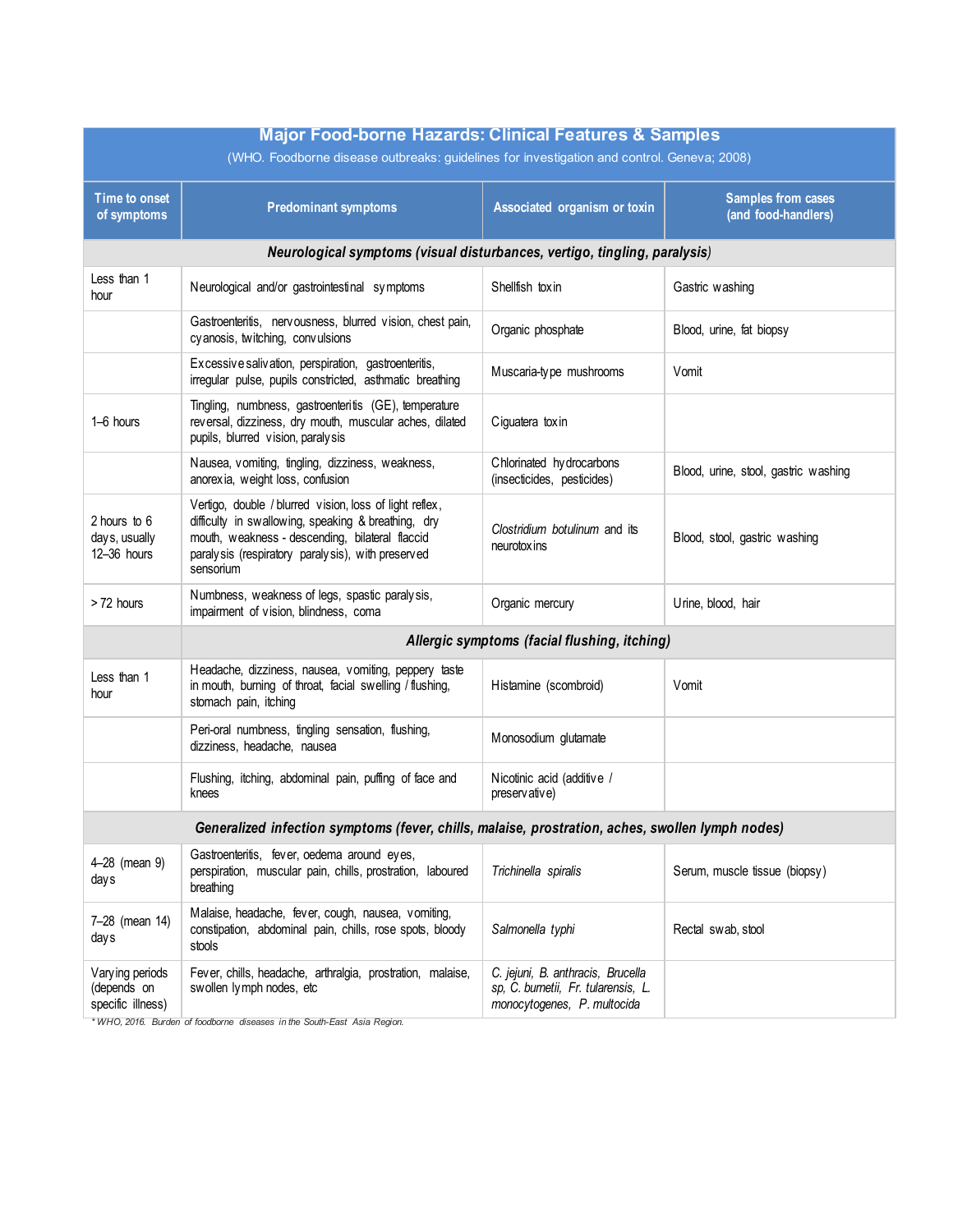#### **INVESTIGATION**

The investigation and control of food-borne disease outbreaks require multi-disciplinary skills in the areas of clinical medicine, epidemiology, laboratory medicine, food microbiology and chemistry, food safety and food control, and risk communication and management.

#### **STEPS OF OUTBREAK INVESTIGATION**

#### 1**. Establish existence of an outbreak**

Detailed baseline epidemiological information should be collected as soon as possible, which includes, but is not limited to, the following:

- Information about the person(s) reporting the potential outbreak
- Number of persons suffering from the illness
- Date and time of consumption of food and onset of illness for each ill person
- Specific symptoms experienced
- Presumptive diagnosis
- Total number of persons exposed / not exposed, both ill and not ill
- Location where food was prepared and eaten
- Specific food item or drink consumed, including ice
- Other commonalities, including other shared meals or activities
- Number of stool samples collected for testing
- Additional information, including specific activities and medications taken before the onset of illness

#### 2. **Coordination with key personnel**

A successful investigation requires a teamwork approach and collaboration among, but not limited to medical investigators, epidemiologists, food<br>inspectors, microbiologists and healthcare microbiologists and healthcare providers.

#### 3. **Collection and transport of clinical specimens and food samples for laboratory testing**

For most food-borne disease outbreaks, food and stool samples have to be collected from persons experiencing diarrhoea to identify or confirm the pathogen. Blood cultures or serological testing are recommended for systemic infections, such as Enteric fever, Listeriosis or viral hepatitis, although, serology has a limited role for most other food-borne illnesses.

Stool collection should be encouraged whenever a person is experiencing or has recently experienced a diarrhoeal illness. If possible, requests for stool samples should begin during the

initial food-borne illness report, and may continue during the outbreak investigation.

- Testing of all ill individuals is neither useful nor recommended for optimal utilization of resources. Collection of at least five stool specimens is usually sufficient to confirm the diagnosis.
- Laboratory testing may still be beneficial even after symptoms have ceased. For many foodborne illnesses, an ill person may continue to shed the pathogen in their stool even a few days after symptoms have disappeared and stool appears normal.
- Even in the absence of any laboratory confirmation, positive results, or definitive diagnosis, pathogens may still be implicated and public health measures may be implemented solely based on clinical and epidemiological information collected during the outbreak investigation.
- Stool specimens are most useful for microbiological diagnosis if collected soon after onset of diarrhoea (for viruses < 48 hours and for bacteria < 4 days), and preferably before the initiation of antibiotic therapy.
- Stool is the preferred specimen for culture of bacterial, viral and parasitic diarrhoeal pathogens.
- Rectal swabs showing faeces may be collected from infants (where collection of stool sample may not be possible). They are not recommended for the diagnosis of viruses.
- IDSP has identified 107 state referral labs in 24 states with capacity for stool examination for identification of selected pathogens. Each referral lab is inturn linked to selected districts.

#### 4. **Implementation of control and preventive measures**

Usually most of these outbreaks are self-limiting. Precautions and prevention are aimed at preventing future outbreaks.

Investigators should respond and implement appropriate public health action as soon as possible including, but should not be limited to, the following:

- Removal of contaminated food
- Exclusion and restriction of persons who are at high risk of spreading illness, including food handlers, day care attendees and providers, and persons involved with direct patient care
- Emphasizing hand hygiene
- Closing the food establishment, if implicated.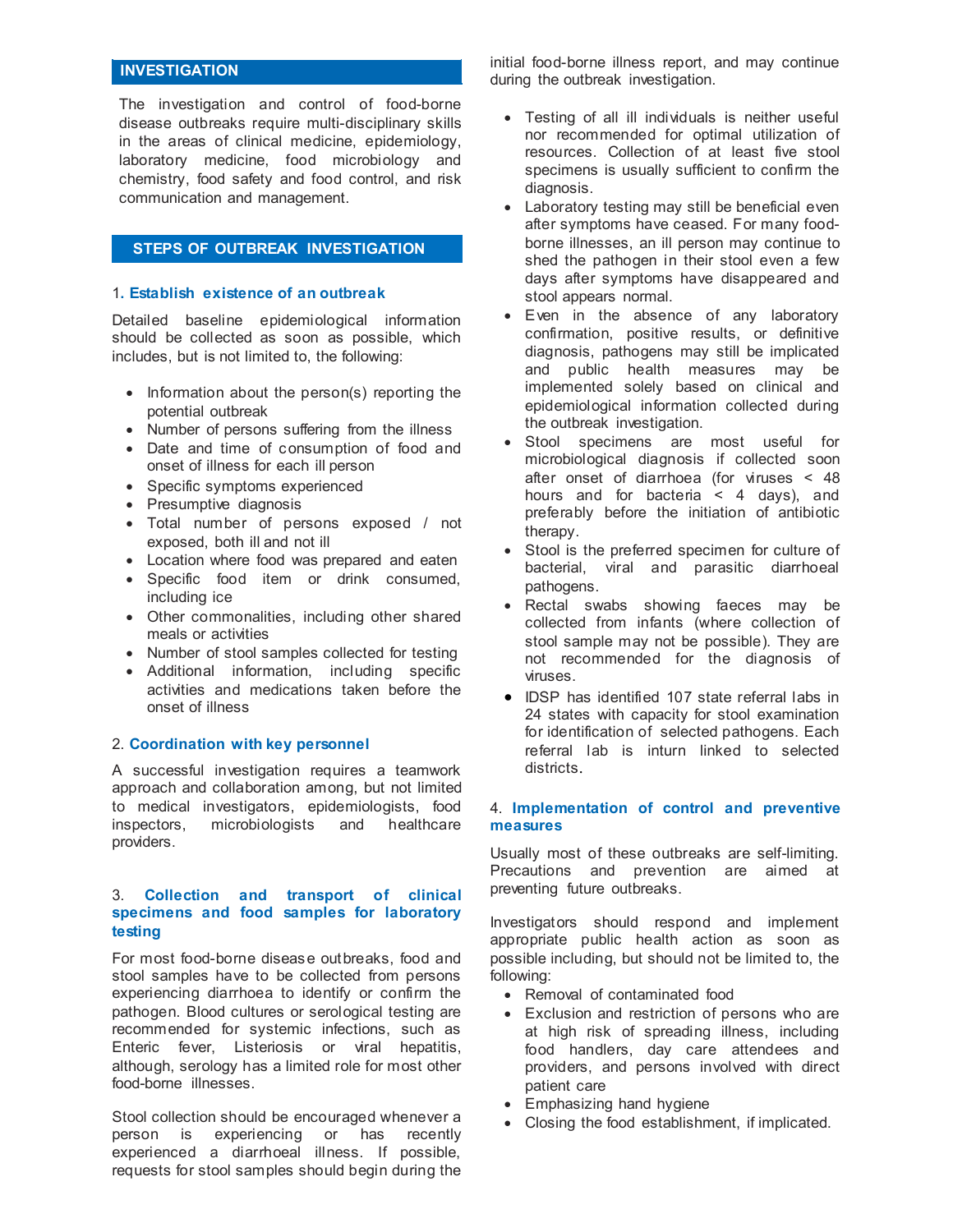#### 5*.* **Definition of cases, population at risk and finding cases**

Preliminary information obtained during the early stages of an outbreak investigation can be organized using a line list.

The case definition in the setting of an outbreak investigation usually includes four criteria: clinical information and information related to time, place, and person.

A case definition should be developed for every outbreak to ensure that ill persons are classified appropriately. Good case definitions often include simple and objective clinical criteria (e.g. diarrhoea [defined as three or more loose stools in a 24-hour period] with vomiting or nausea). The population at risk provides the denominator based on which various attack rates can be calculated.

#### 6. **Description of epidemiology (in time, place, and person)**

Tools that may be used to organize and depict the outbreak by time, place, and person include epidemic curves, maps and frequency tables.

#### 7. **Development of possible hypotheses**

Develop a hypothesis as an educated guess about the cause of the outbreak and the factors that may have contributed to the illness.

#### 8*.* **Planning and conducting an epidemiological study to evaluate the hypotheses**

The questionnaire and the study design are important tools used to further analyse the outbreak and make comparisons between those affected and not affected by the outbreak.

#### 9. **Analysis of the data collected and interpretation of results**

Important tasks that should be performed to finalize the data include the following:

- Re-evaluate the case definition and ensure all cases meet the case definition
- Update previously plotted epidemic curves
- Calculate frequencies and percentages
- Compute the median and ranges for the incubation period and recovery period
- In a retrospective cohort study, calculate the attack rate, food-specific attack rates and relative risk ratios
- If the study design was a case-control study, calculate the odds ratios
- Determine if results obtained are statistically significant (e.g., 95% confidence intervals)

#### 10. **Reporting the findings of the outbreak investigation**

Documentation is extremely important as a written record of the public health rationale for the activities as well as the findings of the investigation. A written report provides a record of performance, provides an account of the outbreak for potential medico-legal issues, and can improve the quality of future investigations.

- Prepare and write the report following a scientific format - introduction, background, methods, results, discussion,<br>recommendations and supporting recommendations and documents.
- A preliminary or summary report should be prepared and disseminated until the final report is completed.

#### LABORATORY DIAGOROOM OF FOOD **BORNE ILLNESS BORNE ILLNESSLABORATORY DIASGNOSIS OF FOOD-**

The main objectives of laboratory analysis during food-borne outbreak investigations are to

- (1) Confirm the clinical diagnosis by isolation of causative agent from human specimens
- (2) Ensure proper identification of the disease, and
- (3) Determine if the same causative agent is present in implicated food sources, using relevant epidemiological markers like<br>biotyping, serotyping, antimicrobial biotyping, serotyping, antimicrobial susceptibility profile, phage typing, plasmid profile, pulsed field gel electrophoresis, PCR, etc.

Most food-borne infections are diagnosed through the identification of the pathogen in stool collected from infected persons. Vomitus has also been used to detect certain organisms and confirm the aetiology. Blood samples are recommended for cases with systemic involvement.

**Stool Specimens:** Stool samples should be collected in Clean, dry, leak-proof screw cap container and tape Proper collection and transport of stool specimens requires the appropriate transport medium (modified Cary-Blair medium), and encouraging ill persons to submit a stool specimen.

#### **Method of collecting a rectal swab from infants/debilitated patients**

- Label the specimen tube/container containing the appropriate transport medium.
- Moisten a swab in sterile saline.
- Insert the swab tip just past the anal sphincter and rotate gently.
- Withdraw the swab and examine to ensure that the cotton tip is stained with faeces.
- Place the swab in the labelled sterile tube/container containing the appropriate transport medium.
- Break off the top part of the stick without touching the tube and tighten the screw cap firmly.
- Place in a sealed bag and send to laboratory immediately.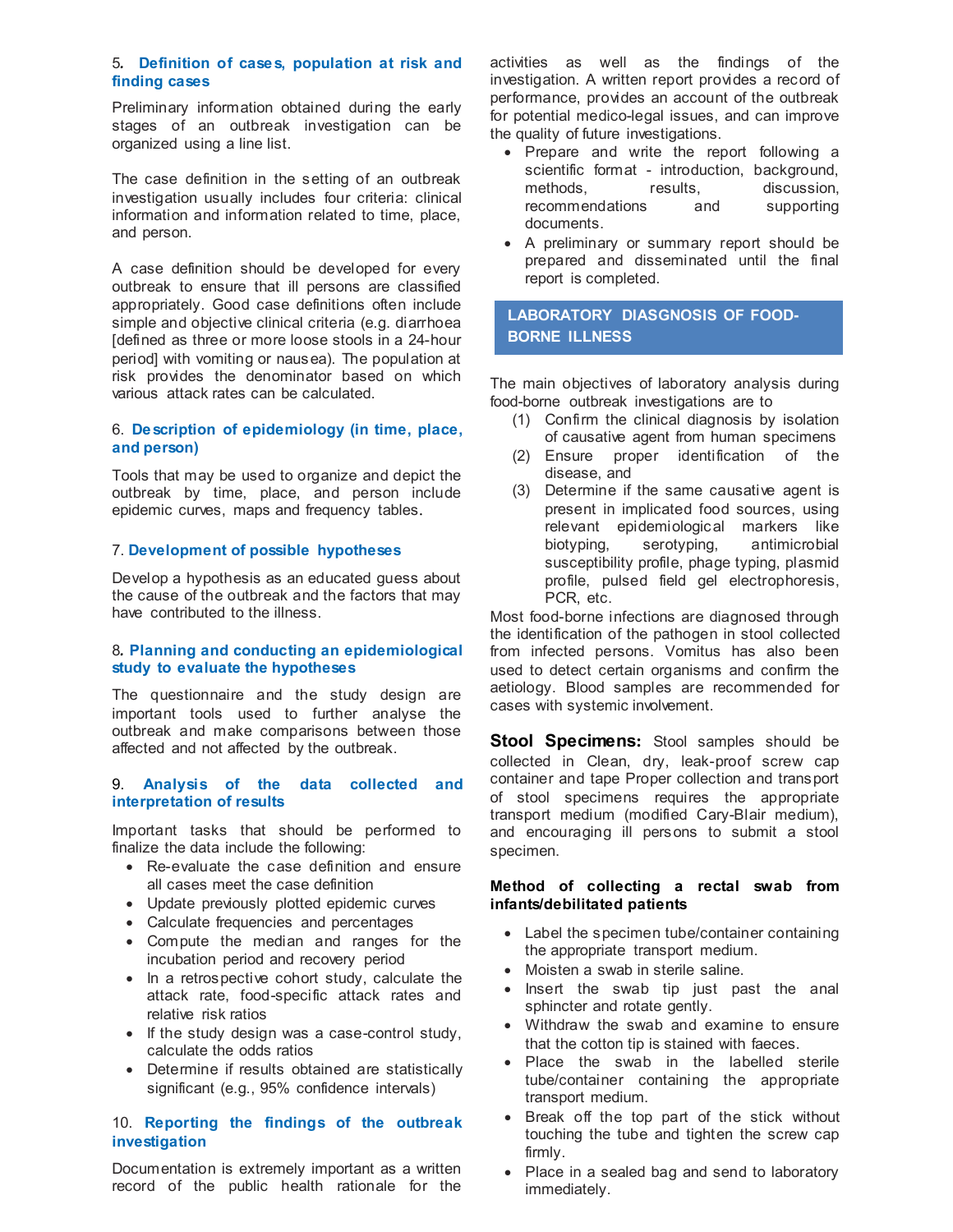#### **Handling and transport**

• Stool specimens should be transported at 4- 8°C. Bacterial yields may fall significantly if specimens are not processed within 48hrs of collection. Shigella are particularly sensitive to elevated temperatures.

**Vomitus / gastric aspirate** can also be tested for organisms and toxins, and should be collected as soon as possible after onset of illness. Instruct the patient to vomit directly into a sterile specimen container, such as a screw-capped bottle (or a urine specimen container). If this is not possible, ask the patient to vomit in a clean container, bowl or plastic bag and transfer the vomitus to the screw-capped container with a clean spoon. Place the cap securely on the container and seal the lid with tape.

**Food specimens:** Microbiological analysis of food supports the epidemiological investigation of a food-borne disease outbreak. The purpose of testing is to isolate and identify pathogenic microorganisms in food samples, which have been implicated in the outbreak. Samples collected as part of the investigation should be treated as official samples and should be collected in a manner that reflects the food as it was prepared, served, or used in preparation of the suspected meal. Food samples are collected by food safety officer or other authorized personnel under clause (c) of subsection (1) of section 47 of the FSS Act. Formal enforcement action may result if an adverse report is received following examination or analysis.

Food samples must be collected using aseptic techniques and appropriate containers. Samples must be refrigerated during storage and transport and must arrive at the food microbiology laboratory within three days of collection. Samples collected frozen should be stored and transported frozen on dry ice.

- Whenever possible, food samples should be submitted in the original container as contamination of a sample may occur during manipulation.
- Samples that cannot be shipped in their original container should be collected aseptically using sterile and leak-proof collection containers.
	- o Representative sample of the solid food item should be taken from the geometric centre as well as several other locations in the food item.
	- o Stir or shake the liquid food item and pour or ladle the sample into the sterile leak-proof container.
- Collection of an adequate amount of the food sample (500 gms as per section 47 FSSA act).
- Containers should be filled not more than 75% and sealed.
- Food samples should be placed in Styrofoam coolers with ice packs.
- Sample labelling should include the following - name and type of product, brand of product, product manufacturer and code or lot number, collected by, date, time, and place of collection, and establishment name.

Labelled specimen containers should be placed in a zip-lock bag and sealed. Cold chain should be maintained by using solid CO2 during transport, avoiding freezing. Investigation forms should be filled for each specimen obtained along with relevant clinical details.

#### **TREATMENT**

Initial treatment of patients with food-poisoning should focus on assessment and reversal of dehydration, either through oral rehydration therapy (ORT) especially in children, or through IV fluids in seriously dehydrated cases.

Specific treatment in case of pesticide poisoning with chelating agents may be done based on epidemiological and clinical features, under medical supervision.

The earlier standard Oral Rehydration Salts (ORS) provided a solution containing 90 mEq/l of sodium with a total osmolarity of 311 mOsm/l. In 2003, the **"improved" ORS having lower osmolarity** was formulated by reducing the solution's glucose and salt concentrations. Because of the improved effectiveness of reduced osmolarity ORS solution, especially for children with acute, non-cholera diarrhoea, WHO and UNICEF now recommend that countries use and manufacture the following formulation in place of the previously recommended ORS solution.

| <b>Reduced Osmolarity ORS Formulation</b> |                 |                        |                       |                                 |  |  |
|-------------------------------------------|-----------------|------------------------|-----------------------|---------------------------------|--|--|
| Formula                                   | Grams<br>/litre | Constituents           | <b>Mmol</b><br>/litre | Acceptable<br>Range             |  |  |
| Sodium<br>chloride                        | 2.6             | Sodium                 | 75<br>60-90           |                                 |  |  |
| Glucose,<br>anhy drous                    | 13.5            | Chloride               | 65                    | $50 - 80$                       |  |  |
| Potassium<br>chloride                     | 1.5             | Glucose,<br>anhy drous | 75                    | $=$ Na but $\leq$ 111<br>mmol/l |  |  |
| Trisodium                                 |                 | Potassium              | 20                    | 15-25                           |  |  |
| citrate.                                  | 2.9             | Citrate                | 10                    | $8-12$                          |  |  |
| dihy drate                                |                 | Total Osmolarity       | 245                   | 200-310 mmol/l                  |  |  |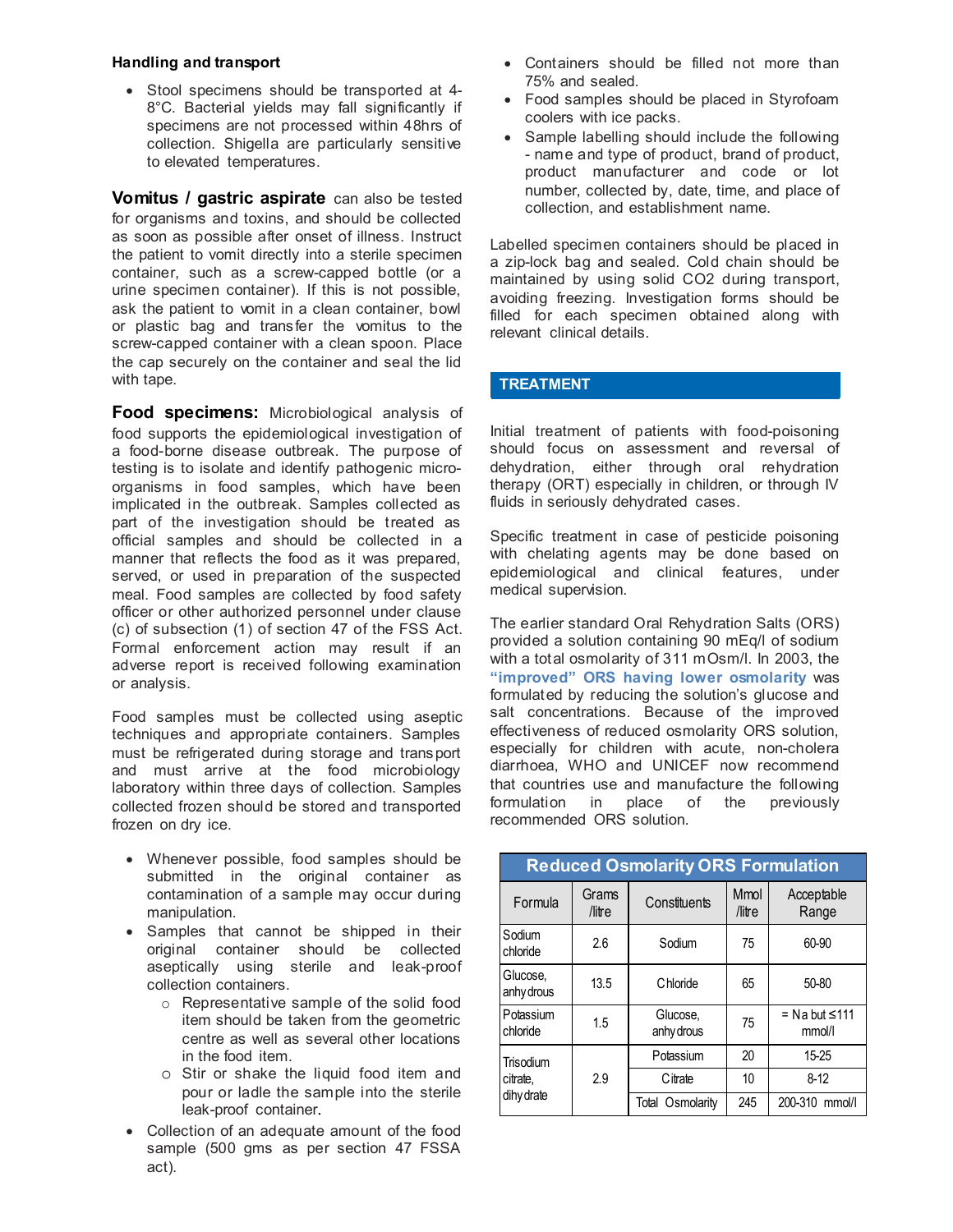#### **PREVENTION**

Food safety is an area of public health action to protect consumers from the risks of food poisoning and foodborne diseases, acute or chronic (WHO Toolkit on food safety, 2015). Food safety is a continuum with its scope extending from farm to plate. The globalization of food trade has increased the potential to rapidly spread foodborne hazards around the world. Food production today is more complex -from its raw state through processing and shipping to consumption by the consumer- food can get contaminated at any stage. An error by a food producer in one country can affect the health of consumers on the other side of the planet. In our globalised world, foods travel far and fast. The health risks impact the whole food supply chain, starting from input supply to the farm to the consumer table.

Key strategies to ensure food safety include having a clear food safety policy and regulations which can be uniformly enforced in an uncomplicated manner; effective surveillance system for foodborne diseases linked to a food safety database information system; food control and inspection systems with analytic capacity and adoption of quality assurance systems by the food business operators and food industry such as HACCP which is recognized by the Codex Alimentarius Commission as the most cost effective approach for food safety at all stages of the food supply system.

Hazard Analysis and Critical Control Point (HACCP) is a systematic preventive approach to food safety that addresses physical, chemical, and biological hazards as a means of prevention rather than finished product inspection. HACCP is used in the food industry to identify potential food safety hazards, so that key actions can be taken at these Critical Control Points (CCPs). The system is used in the food industry at all stages of food production and preparation processes including packaging, distribution, etc. HACCP is an effective approach to food safety and protecting public health.

Apart from food contamination, transmission of infection occurs by direct contact, favoured by the habits and customs of people. Improper storage and handling of cooked food is equally responsible for food-borne illnesses, as during storage at especially at ambient temperatures (28-38 degree C) there is higher risk of multiplication of pathogenic organisms. Food safety education is a critical prerequisite to prevent food-borne outbreaks by education of food-handlers and the community about proper practices in cooking and storage of food, and personal hygiene. Handwashing is one of the key interventions, not just by food handlers, but also by the community at large. Environmental measures include discouraging sewage farming for growing vegetables and fruits.

| <b>Food Supply Chain: Potential Sources of Food Safety Hazards</b>                                                                                                                      |                                                                                                                     |                                                                                                                                                                                                                   |                                                                                                                                                                                 |                                                                                            |                                                                                                              |  |
|-----------------------------------------------------------------------------------------------------------------------------------------------------------------------------------------|---------------------------------------------------------------------------------------------------------------------|-------------------------------------------------------------------------------------------------------------------------------------------------------------------------------------------------------------------|---------------------------------------------------------------------------------------------------------------------------------------------------------------------------------|--------------------------------------------------------------------------------------------|--------------------------------------------------------------------------------------------------------------|--|
| Agricultural<br>input                                                                                                                                                                   | Farming                                                                                                             | Storage/<br>Transport                                                                                                                                                                                             | Processing                                                                                                                                                                      | Retailing                                                                                  | Consumer                                                                                                     |  |
| Use of banned<br>or restricted<br>pesticides.<br>Seed borne<br>and animal<br>borne<br>diseases.<br>Improper<br>waste water<br>management.<br>Industrial<br>pollution<br>(heavy metals). | Contaminated<br>water and soils.<br>Improper<br>pesticide<br>application.<br>Improper<br>animal health<br>practice. | Improper<br>storage, drying<br>and pest<br>control.<br>Poor waste<br>management.<br>Industrial<br>pollution.<br>Unhygienic<br>handling and<br>transport.<br>Use of<br>prohibited<br>chemical as<br>preservatives. | Use of banned<br>substances/<br>food additives.<br>Cross-<br>contamination.<br>Poor waste<br>management.<br>Industrial<br>pollution<br>(heaw metals).<br>Contaminated<br>water. | Improper<br>storage.<br>Unhygienic<br>transport.<br>Improper<br>handling and<br>packaging. | Unsafe raw<br>material/<br>water.<br>Cross-<br>contamination.<br>Improper<br>storage.<br>Poor<br>sanitation. |  |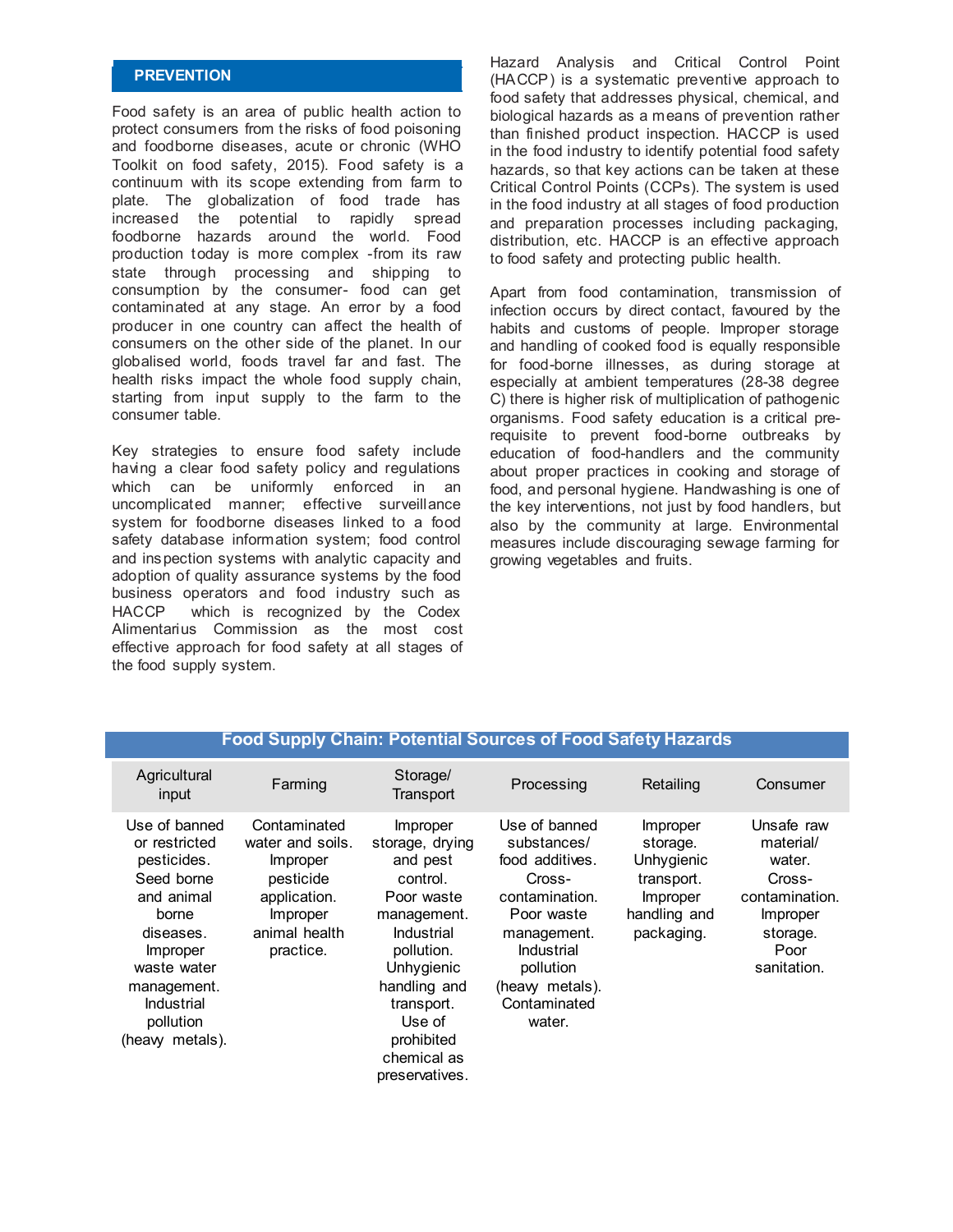## **Principles of Hazard Analysis and Critical Control Point (HACCP)\***

- 1. **Analyse hazards -** Potential hazards associated with a food and measures to control those hazards (biological, e.g. a microbe; chemical, e.g. a toxin; or physical, e.g. ground glass or metal fragments) are identified.
- 2. **Identify critical control points -** These are points in a food's production from its raw state through processing and shipping to consumption by the consumer - at which the potential hazard can be controlled or eliminated. Examples are cooking, cooling, packaging, and metal detection.
- 3. **Establish preventive measures with critical limits for each control point** For a cooked food, for example, this might include setting the minimum cooking temperature and time required to ensure the elimination of any harmful microbes.
- 4. **Establish procedures to monitor the critical control points -** Such procedures include determining how and who should monitor the cooking time and temperature.
- 5. **Establish corrective actions when monitoring shows that a critical limit has not been met** For example, reprocessing or disposing of food if the minimum cooking temperature is not met.
- 6. **Establish procedures to verify that the system is working properly** For example, testing timeand-temperature recording devices to verify that a cooking unit is working properly.
- 7. **Establish effective record keeping for documentation -** This would include records of hazards and their control methods, monitoring of safety requirements and action taken to correct potential problems.

## **Five Keys to Safer Food\***

## **1. Keep Clean**

- Wash your hands before handling food and often during food preparation
- **Wash your hands after going to the toilet**
- Wash and sanitize all surfaces and equipment used for food preparation
- **Protect kitchen areas and food from insects, pests and other animals**

## **2. Separate raw and cooked food**

- **Separate raw meat, poultry and seafood from other foods**
- Use separate utensils such as knives and cutting boards for handling raw foods
- Store food in containers to avoid contact between raw and prepared foods

## **3. Cook thoroughly**

- Cook food thoroughly, especially meat, poultry, eggs and seafood
- Bring foods like soups and stews to boiling to make sure that they have reached 70°C
- Reheat cooked food thoroughly

## **4. Keep food at safe temperatures**

- Do not leave cooked food at room temperature for more than 2 hours
- Refrigerate promptly all cooked and perishable food (preferably below  $5^{\circ}$ C)
- Keep cooked food piping hot (more than  $60^{\circ}$ C) prior to serving
- Do not store food too long even in the refrigerator
- Do not thaw frozen food at room temperature

## **5. Use safe water and raw materials**

- Use safe water or treat it to make it safe
- Select fresh and wholesome foods
- Choose foods processed for safety, such as pasteurized milk
- Wash fruits and vegetables, especially if eaten raw
- Do not use food beyond its expiry date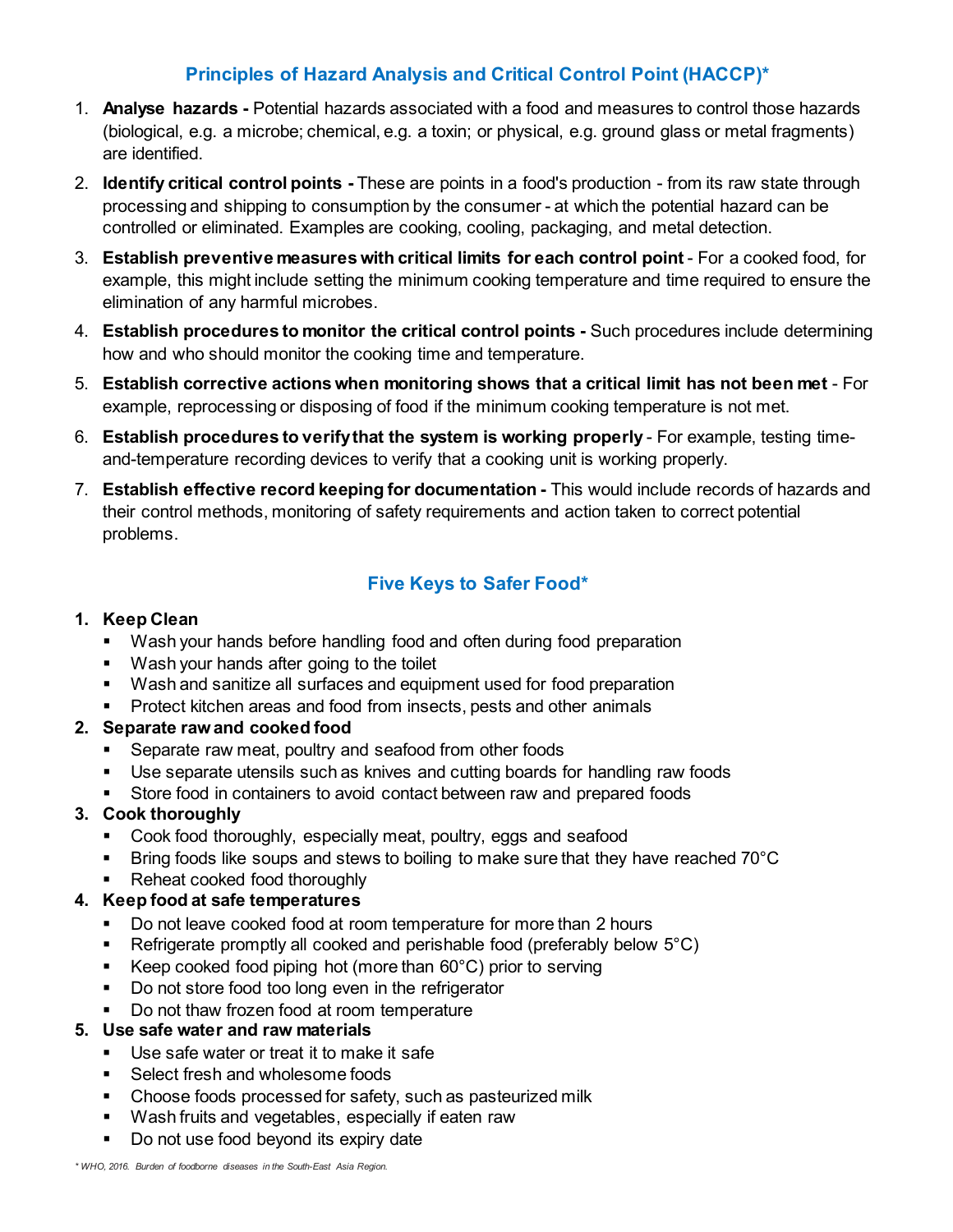#### **FOOD SAFETY REGULATIONS IN INDIA**

India is a signatory to World Trade Organization (WTO) on food trade and therefore has to abide by guidelines of Codex Alimentarius, a collection of international food standards, guidelines and codes of practice covering all the main foods tailored to the Indian context and known as codex India. Prior to 2006 in India, food-related issues were managed by various departments and ministries through a<br>number of central acts. These included the number of central acts. Prevention of Food Adulteration Act 1954, Fruit Products Order 1955, Meat Food Products Order 1973, Vegetable Oil Products (Control) Order 1947, and the Edible Oils Packaging (Regulation) Order 1988, among others. In 2006, these orders were consolidated and brought under one overarching act, the Food Safety and Standards (FSS) Act, 2006.

The Food Safety and Standards Authority of India (FSSAI) is an autonomous statutory body created for defining science-based standards for articles of food, and regulating the manufacture, storage, distribution, sale and import of food items to ensure the availability of safe and wholesome food for human consumption. The Ministry of Health & Family Welfare, Government of India is the Administrative Ministry for the implementation of FSS Act. Enforcement and execution of the act is done at the central level by the Food authority and at the state level by Food Safety Commissioners. At the local level Food Safety Officers are the licensing authority and municipal corporations and gram panchayats are the registering authority.

#### **CONCLUSIONS**

Various evolving influences have broadened the scope of foodborne illness and food safety in 21st century.

Apart from contamination of food by known pathogens (bacterial, viral and parasitic), new foodborne diseases due to emerging and reemerging pathogens have been identified. Increasingly, foodborne illnesses have also been identified with social and behavioural factors, environmental hazards, scientific and technological progress and demographic changes. Lack of epidemiological data on food borne illnesses is as a major deterrent to framing appropriate policies related to food safety in India.

Efforts to enhance foodborne disease and ADD surveillance complementing existing communicable disease surveillance, should be rolled out. Robust foodborne disease surveillance combined with rapid quality outbreak investigations are essential to strengthening food safety as they provide essential data to understand the etiologies of foodborne illness (microbial/ toxic chemical etc.), the types of food vehicles that are responsible for such illness, as well as the sources and routes of food contamination, including gaps in food production, distribution, preparation, and storage practices. A better understanding of each of these issues is key to the development of evidence-based technical standards for food, and is equally essential to effectively promote general awareness about food safety and food standards.

Food safety is a cross cutting issue with prominent stakeholders in non-health areas such as the food<br>industry, agriculture, standardization/regulation standardization/regulation authorities, food distributors and the general public. The establishment of the overarching FSS Act 2006 has paved the way for easier access to and utility of food safety regulations by the food and agricultural industry as well as health officials. Further strengthening of food safety policies and its effective enforcement is needed. Additional efforts to enhance inter-sectoral public health approaches will be essential to further strengthen food safety in India.

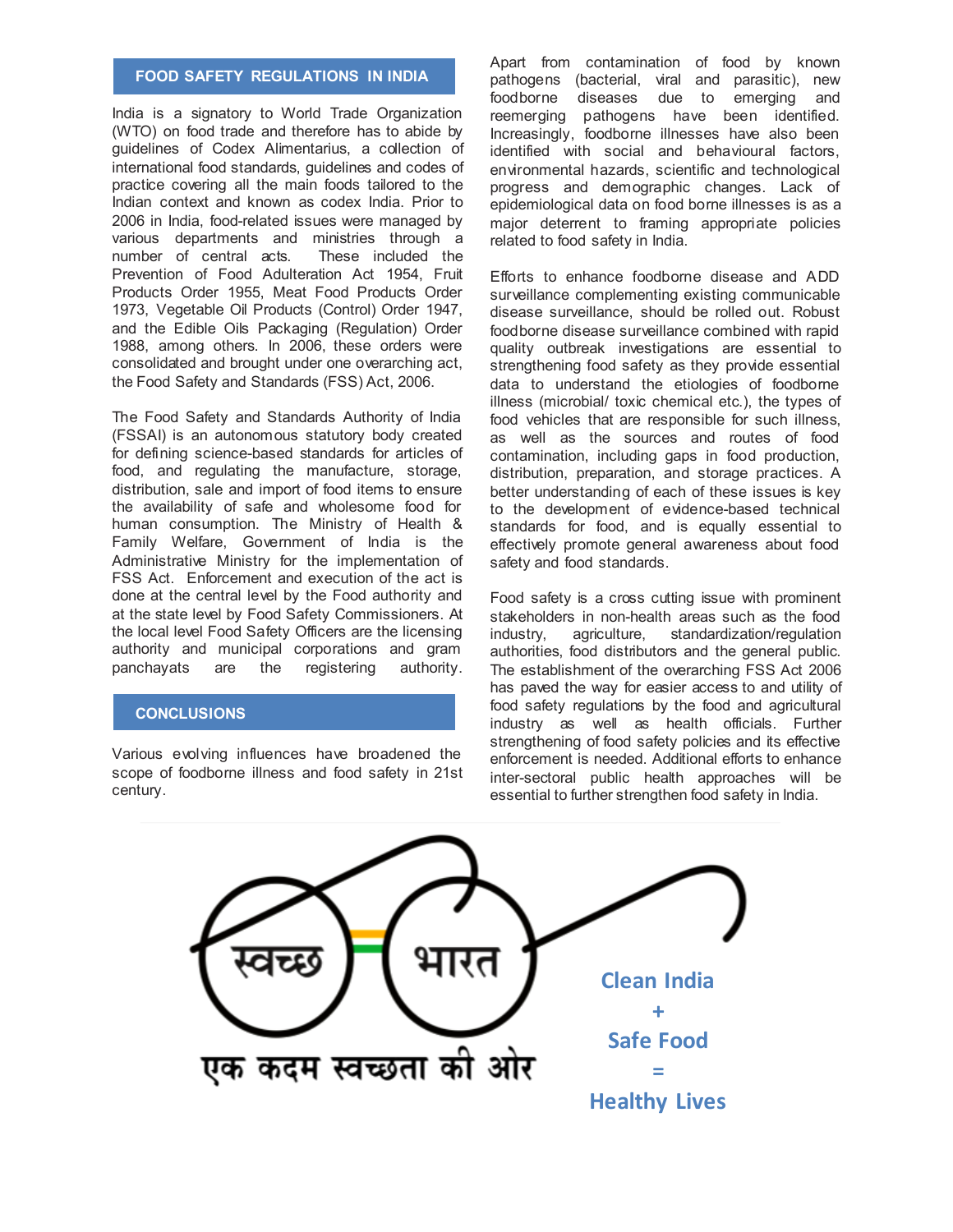#### **References**

- 1. Health education in food safety. Geneva, World Health Organization, 1988 (unpublished document WHO/EHE/FOS/88.7).
- 2. Lalitha, M.K., Walter, N.M., Jesudason, M. and Mathan, V.I. An abstract of Gastroenteritis due to Vibrio parahaemolyticus in Vellore. Indian Journal of Medical Research. 1983;78: 611-5.
- 3. Choudhary, S.P., Narayan, K.G., Saxena, S.N., Mago, M.L. and John, P.C. Isolation of Salmonella Bornum (6, 7, 14:Z38) for the first time in India. Indian Journal of Medical Sciences. 1985; 39(3): 45-6.
- 4. Aggarwal, P., Singh, S.M. and Bhattacharaya, M.M. An outbreak of food poisoning in a family due to S.weltevreden at Delhi. Journal of Diarrheal Disease Research; 1985; 3: 224-5.
- 5. Mandokhot, U.V., Garg, S.R. and Chandiramani, N.K. Epidemiological investigation of a food poisoning outbreak. Indian Journal of Public Health. 1987; 31 (2): 113-9.
- 6. Thekdi, R.J., Lakhani, A.G., Rale, V.B. and Panre, M.V. An outbreak of food poisoning suspected to be caused by vibrio fluvialis. Journal of Diarrheal Diseases Research. 1990; 8 (4):163-5.
- 7. Nayar, K.R., Krishnan, S.K. and Gorthi, S.P. Epidemiological investigation of an outbreak of food poisoning. Medical Journal of Armed Forced in India. 1993; 49: 257-60.
- 8. Fule, R.P., Ingole, K.V., Jalgaonkar, S.V. and Bharthi, U. Outbreak of food poisoning due to Salmonella Paratyphi A var durazzo (2,12:a: -) in Yavatmal (Maharashtra) in May 1995. Indian Journal of Medical Research. 1996 ; 103: 74-6.
- 9. Abraham, M., Pai, M., Kang, G., Asokan, G.V., Magesh, S.R., Bhattacharji, S. and Rama Krishna, B.S. An outbreak of food poisoning in Tamil Nadu associated with Yersinia enterocolitica. Indian Journal of Medical Research. 1997; 106: 465-8.
- 10. Singh, M., Kalghatgi, A.T., Narayanan, K., Rao, K.S. and Nagendra, A. Outbreak of salmonella food poisoning at high attitude. Medical Journal Armed Forces India; 1998:54 (2): 96-8.
- 11. Nema, V., Agrawal, R., Kamboi, D.V., Goel, A.K. and Singh, L. Isolation and characterization of heat resistant enterotoxigenic Staphylococcus aureus from a food poisoning outbreak in Indian subcontinent. International Journal of Food Microbiology. 2007; 117: 29-35.
- 12. Antony, B., Scaria, B., Dias, M. and Pinto, H. Salmonella wein from gastroenteritis cases encountered in Mangalore, India: a report of ten cases and review of the literature. Indian Journal of Medical Sciences. 2009a; 63: 195-7.
- 13. Antony, B., Dias, M., Shetty, A.K. and Rekha, B. Food poisoning due to Salmonella enterica serotype weltevreden in Mangalore. Indian Journal of Medical Research. 2009b; 27 (3) : 257-8.
- 14. Bhunia R, Hutin Y, Ramakrishnan R, Pal N, Sen T, Murhekar M. A typhoid fever outbreak in a slum of South Dumdum municipality,West Bengal, India, 2007: Evidence for foodborne and waterborne Transmission. BMC Public Health 2009, 9:115 doi:10.1186/1471-2458- 9-115
- 15. Dikid, T., Hpalya, S.S., Thakur, J.S., Taneja, N., Thapar, R. and Kumar, R. Salmonella food poisoning outbreak in Karar town of Punjab. Indian Journal of Public Health. 2009; 53 (4): 265.
- 16. Nandy S, Dutta S,Ghosh S, Ganai A,Rajahamsan J, Bai R,Theodore J, Sheikh NK Foodborne associated Shigella sonnei, India, 2009 and 2010. Emerging Infectious Diseases 2011. Vol. 17, No. 11: 20172-73.
- 17. Vemula SR, Kumar N, Polasa K . Foodborne diseases in India - a review. British Food Journal. 2012; 114 ( 5 ): 661 – 680.
- 18. Chowdhury G, Ghosh S, Pazhani GP, Paul BK, Maji D, Mukhopadhyay AK etal. Isolation and characterization of pandemic and nonpandemic strains of Vibrio parahaemolyticus from an outbreak of diarrhea in North 24 Parganas, West Bengal, India. Foodborne Pathog Dis. 2013 Apr;10(4):338-42. doi: 10.1089/fpd.2012.1340.
- 19. Kunwar R, Singh H, Mangla V,. Hiremath R. Outbreak investigation: Salmonella food poisoning. Medical Journal Armed Forces India. 2013: 388-391.
- 20. [Chowdhury G,](http://www.ncbi.nlm.nih.gov/pubmed/?term=Chowdhury%20G%5BAuthor%5D&cauthor=true&cauthor_uid=23789767) [Sarkar A,](http://www.ncbi.nlm.nih.gov/pubmed/?term=Sarkar%20A%5BAuthor%5D&cauthor=true&cauthor_uid=23789767) [Pazhani GP,](http://www.ncbi.nlm.nih.gov/pubmed/?term=Pazhani%20GP%5BAuthor%5D&cauthor=true&cauthor_uid=23789767) [Mukhopadhyay](http://www.ncbi.nlm.nih.gov/pubmed/?term=Mukhopadhyay%20AK%5BAuthor%5D&cauthor=true&cauthor_uid=23789767)  [AK,](http://www.ncbi.nlm.nih.gov/pubmed/?term=Mukhopadhyay%20AK%5BAuthor%5D&cauthor=true&cauthor_uid=23789767) [Bhattacharya MK,](http://www.ncbi.nlm.nih.gov/pubmed/?term=Bhattacharya%20MK%5BAuthor%5D&cauthor=true&cauthor_uid=23789767) [Ramamurthy T.](http://www.ncbi.nlm.nih.gov/pubmed/?term=Ramamurthy%20T%5BAuthor%5D&cauthor=true&cauthor_uid=23789767) An outbreak of foodborne gastroenteritis caused by dual pathogens, Salmonella enterica serovar Weltevreden and Vibrio fluvialis in Kolkata, India. [Foodborne Pathog](https://www.ncbi.nlm.nih.gov/pubmed/?term=An+outbreak+of+foodborne+gastroenteritis+caused+by+dual+pathogens%2C+Salmonella+enterica+serovar+Weltevreden+and+Vibrio+fluvialis+in+Kolkata%2C+India)  [Dis.](https://www.ncbi.nlm.nih.gov/pubmed/?term=An+outbreak+of+foodborne+gastroenteritis+caused+by+dual+pathogens%2C+Salmonella+enterica+serovar+Weltevreden+and+Vibrio+fluvialis+in+Kolkata%2C+India) 2013 Oct; 10 (10):904-6. doi: 10.1089/fpd.2013.1491. Epub 2013 Jun 22
- 21. Saikia L, Sharma A, Nath R, Choudhury G, Borah AK. Salmonella Weltevreden food poisoning in a tea garden of Assam: An outbreak investigation.. Indian J Med Microbiol. 2015 Oct-Dec; 33 (4):503-6. doi: 10.4103/0255-0857.167347.
- 22. Dhama K, Rajagunalan S, Chakraborty S, Verma AK, Kumar A, Tiwari R, Kapoor S. Food-borne pathogens of animal origin-diagnosis, prevention, control and their zoonotic significance: a review. Pak J Biol Sci. 2013 Oct 15;16(20):1076-85.
- 23. Barbudhe SB, Malik SV, Kumar JA, Kalorey DR, Chakraborty T. Epidemiology and risk management of listeriosis in India. Int J Food Microbiol. 2012; 154(3):113- 8
- 24. Kaferstein F, Abdussalam M. Food safety in the 21st century. Bulletin of the World Health Organization. 1999, 77 (4): 347-51.
- 25. Nipah Virus Transmission from Bats to Humans Associated with Drinking Traditional Liquor Made from Date Palm Sap, Bangladesh, 2011-2014. [Islam MS,](https://www.ncbi.nlm.nih.gov/pubmed/?term=Islam%20MS%5BAuthor%5D&cauthor=true&cauthor_uid=26981928)  [Sazzad HM,](https://www.ncbi.nlm.nih.gov/pubmed/?term=Sazzad%20HM%5BAuthor%5D&cauthor=true&cauthor_uid=26981928) [Satter SM,](https://www.ncbi.nlm.nih.gov/pubmed/?term=Satter%20SM%5BAuthor%5D&cauthor=true&cauthor_uid=26981928) [Sultana S,](https://www.ncbi.nlm.nih.gov/pubmed/?term=Sultana%20S%5BAuthor%5D&cauthor=true&cauthor_uid=26981928) [Hossain MJ,](https://www.ncbi.nlm.nih.gov/pubmed/?term=Hossain%20MJ%5BAuthor%5D&cauthor=true&cauthor_uid=26981928) [Hasan](https://www.ncbi.nlm.nih.gov/pubmed/?term=Hasan%20M%5BAuthor%5D&cauthor=true&cauthor_uid=26981928)  [M,](https://www.ncbi.nlm.nih.gov/pubmed/?term=Hasan%20M%5BAuthor%5D&cauthor=true&cauthor_uid=26981928) [Rahman M,](https://www.ncbi.nlm.nih.gov/pubmed/?term=Rahman%20M%5BAuthor%5D&cauthor=true&cauthor_uid=26981928) [Campbell S,](https://www.ncbi.nlm.nih.gov/pubmed/?term=Campbell%20S%5BAuthor%5D&cauthor=true&cauthor_uid=26981928) [Cannon DL,](https://www.ncbi.nlm.nih.gov/pubmed/?term=Cannon%20DL%5BAuthor%5D&cauthor=true&cauthor_uid=26981928) [Ströher U,](https://www.ncbi.nlm.nih.gov/pubmed/?term=Str%C3%B6her%20U%5BAuthor%5D&cauthor=true&cauthor_uid=26981928)  [Daszak P,](https://www.ncbi.nlm.nih.gov/pubmed/?term=Daszak%20P%5BAuthor%5D&cauthor=true&cauthor_uid=26981928) [Luby SP,](https://www.ncbi.nlm.nih.gov/pubmed/?term=Luby%20SP%5BAuthor%5D&cauthor=true&cauthor_uid=26981928) [Gurley ES.](https://www.ncbi.nlm.nih.gov/pubmed/?term=Gurley%20ES%5BAuthor%5D&cauthor=true&cauthor_uid=26981928) [Emerg Infect Dis.](https://www.ncbi.nlm.nih.gov/pubmed/26981928) 2016 Apr;22(4):664-70. doi:10.3201/eid2204.151747